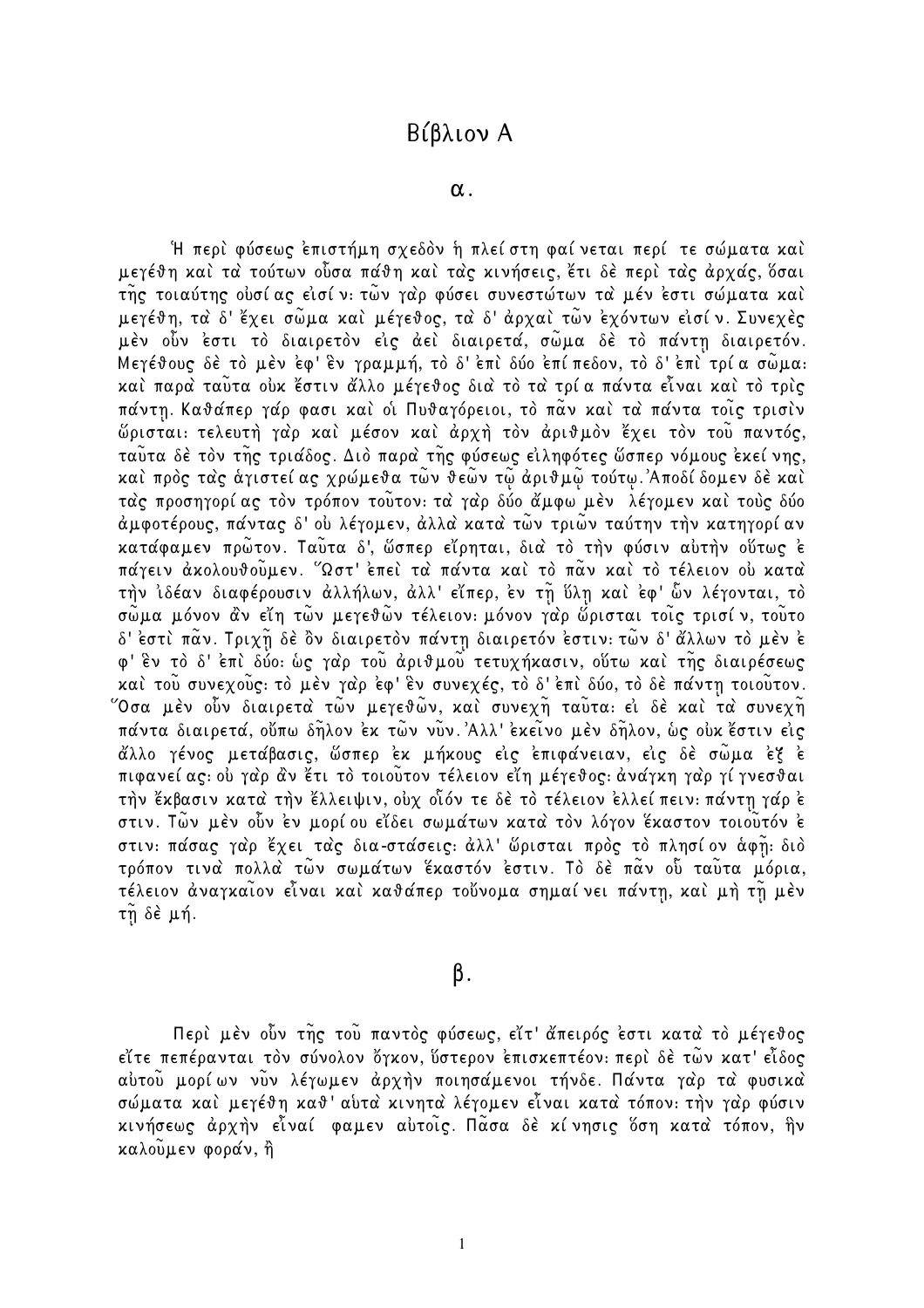εύθεια ή κύκλω ή έκ τούτων μικτή: άπλαι γαρ αύται δύο μόναι. Αίτιον δ' ότι και τα μεγέθη ταῦτα ἁπλᾶ μόνον, ἥ τ' εὐθεῖα καὶ ἡ περιφερής. Κύκλω μὲν οὖν ἐστιν ή περὶ τὸ μέσον, εὐθεἶα δ' ἡ ἄνω καὶ κάτω. Λέγω δ' ἄνω μὲν τὴν ἀπὸ τοῦ μέσου, κάτω δε την επι το μέσον. Ώστ' άνάγκη πασαν είναι την άπλην φοραν την μεν άπό του μέσου, την δ' επι το μέσον, την δε περι το μέσον. Και έοικεν ήκολουθηκέναι κατα λόγον τοῦτο τοῖς ἐξ ἀρχῆς: τό τε γαρ σῶμα ἀπετελέσθη ἐν τρισὶ καὶ ἡ κίνησις αὐτοῦ. Ἐπεὶ δὲ τῶν σωμάτων τὰ μέν ἐστιν ἁπλα τὰ δὲ σύνθετα έκ τούτων [λέγω δ' άπλᾶ μέν δσα κινήσεως άρχην έχει κατα φύσιν, οἷον πυρ και γην και τα τούτων είδη και τα συγγενή τούτοις], ανάγκη και τας κινήσεις είναι τας μέν άπλας τας δέ μικτάς πως, και των μέν άπλων άπλας, μικτας δε τῶν συνθέτων, κινεἶσθαι δε κατα τὸ ἐπικρατοῦν. Εἴπερ οὖν ἐστιν άπλῆ κί νησις, άπλῆ δ' ἡ κύκλω κί νησις, καὶ τοῦ τε άπλοῦ σώματος άπλῆ ἡ κί νησις καὶ ή άπλη κίνησις άπλοῦ σώματος [καὶ γαρ ἀν συνθέτου ἦ, κατα τὸ ἐπικρατοῦν έσται], άναγκαῖον εἶναί τι σῶμα ἁπλοῦν ὃ πέφυκε φέρεσθαι τὴν κύκλῳ κίνησιν κατα την εαυτού φύσιν: βία μεν γαρ ενδέχεται την άλλου και ετέρου, κατα φύσιν δε άδύνατον, είπερ μία εκάστου κίνησις ή κατα φύσιν των απλων. Έτι ει ή παρα φύσιν 'εναντί α τῆ κατα' φύσιν καὶ ἓν ἑνὶ 'εναντί ον, ἀνάγκη, ἐπεὶ ἁπλῆ ἡ κύκλῳ, εἰ μή έσται κατα φύσιν του φερομένου σώματος, παρα φύσιν αυτου είναι. Ει ούν πυρ ή άλλο τι τῶν τοιούτων ἐστὶ τὸ κύκλῳ φερόμενον, ἐναντία ἡ κατα φύσιν αὐτοῦ φορα έσται τη κύκλω. Άλλ' εν ενι εναντίον: η δ' άνω και κάτω αλλήλαις ε ναντίαι. Εί δ' έτερόν τί έστι σώμα τὸ φερόμενον κύκλω παρα φύσιν, έσται τις αύτου άλλη κίνησις κατα φύσιν. Αλλα τουτ' αδύνατον: ει μεν γαρ ή άνω, πυρ ἔσται ἢ ἀήρ, εἰ δ' ἡ κατω, ὕδωρ ἢ γῆ. Ἀλλα μὴν καὶ πρώτην γε ἀναγκαῖον εἶναι την τοιαύτην φοράν. Τὸ γαρ τέλειον πρότερον τῆ φύσει τοῦ ἀτελοῦς, ὁ δὲ κύκλος τῶν τελεί ων, εὐθεῖα δὲ γραμμὴ οὐδεμία: οὔτε γαρ ἡ ἄπειρος [ἔχοι γαρ ἀν πέ-ρας καὶ τέλος] οὔτε τῶν πεπερασμένων οὐδεμία [πασῶν γάρ 'εστί τι 'εκτός: αὐξησαι γαρ ενδέχεται δποιανούν]. Ώστ' είπερ ή μεν προτέρα κίνησις προτέρου τη φύσει σώματος, η δε κύκλω προτέρα της εύθεί ας, η δ' επ' εύθεί ας των άπλων σωμάτων έστί [τό τε γαρ πυρ ἐπ' εὐθείας ἄνω φέρεται και τα γεηρα κατω προς το μέσον], άνάγκη καὶ τὴν κύκλω κί νησιν τῶν ἁπλῶν τινος εἶναι σωμάτων: τῶν γαρ μικτῶν τὴν φοραν ἔφαμεν εἶναι κατα τὸ ἐπικρατοῦν ἐν τῇ μί ξει τῶν ἁπλῶν. "Εκ τε δὴ τούτων φανερὸν ὅτι πέφυκέ τις οὐσία σώματος ἄλλη παρα τας ενταυθα συστάσεις, θειοτέρα και προτέρα τούτων απάντων, κάν εί τις έτι λάβοι πασαν εἶναι κίνησιν ἢ κατα φύσιν ἢ παρα φύσιν, καὶ τὴν ἄλλῳ παρα φύσιν ἑτέρῳ κατα φύσιν, οἷον ἡ ἄνω καὶ ἡ κάτω πέπονθεν: ἡ μὲν γαρ τῷ πυρί, ἡ δὲ τῇ γῇ παρὰ φύσιν και κατα φύσιν: ὥστ' ἀναγκαϊον και την κύκλω κίνησιν, επειδη τούτοις παρα φύσιν, ετέρου τινος είναι κατα φύσιν. Προς δε τούτοις ει μέν εστιν ή κύκλω τινὶ φορα κατα φύσιν, δῆλον ὡς εἴη ἄν τι σῶμα τῶν ἁπλῶν καὶ πρώτων, ὃ πέφυκεν, ὥσπερ τὸ πὗρ ἄνω καὶ ἡ γῆ κάτω, ἐκεἶνο κύκλω φέρεσθαι κατα φύσιν. Εὶ δὲ παρα φύσιν φέρεται τα φερόμενα κύκλω την πέριζ φοράν, θαυμαστον και παντελώς άλογον το μόνην είναι συνεχη ταύτην την κίνησιν και αίδιον, ούσαν παρα φύσιν: φαί νεται γαρ έν γε τοις άλλοις τάχιστα φθειρόμενα τα παρα φύσιν. <sup>ν</sup>Ωστ' εἴπερ ἐστὶ πὗρ τὸ φερόμενον, καθάπερ φασί τινες, οὐδὲν ἧττον αὐτῷ παρὰ φύσιν ἡ κίνησίς ἐστιν αὕτη ἢ ἡ κατω: πυρὸς γαρ κίνησιν ὁρῶμεν τὴν ἀπὸ τοῦ μέσου κατ' εύθειαν. Διόπερ εξ απάντων άν τις τούτων συλλογιζόμενος πιστεύσειεν ώς έστι τι παρα τα σώματα τα δεύρο και περι ήμας έτερον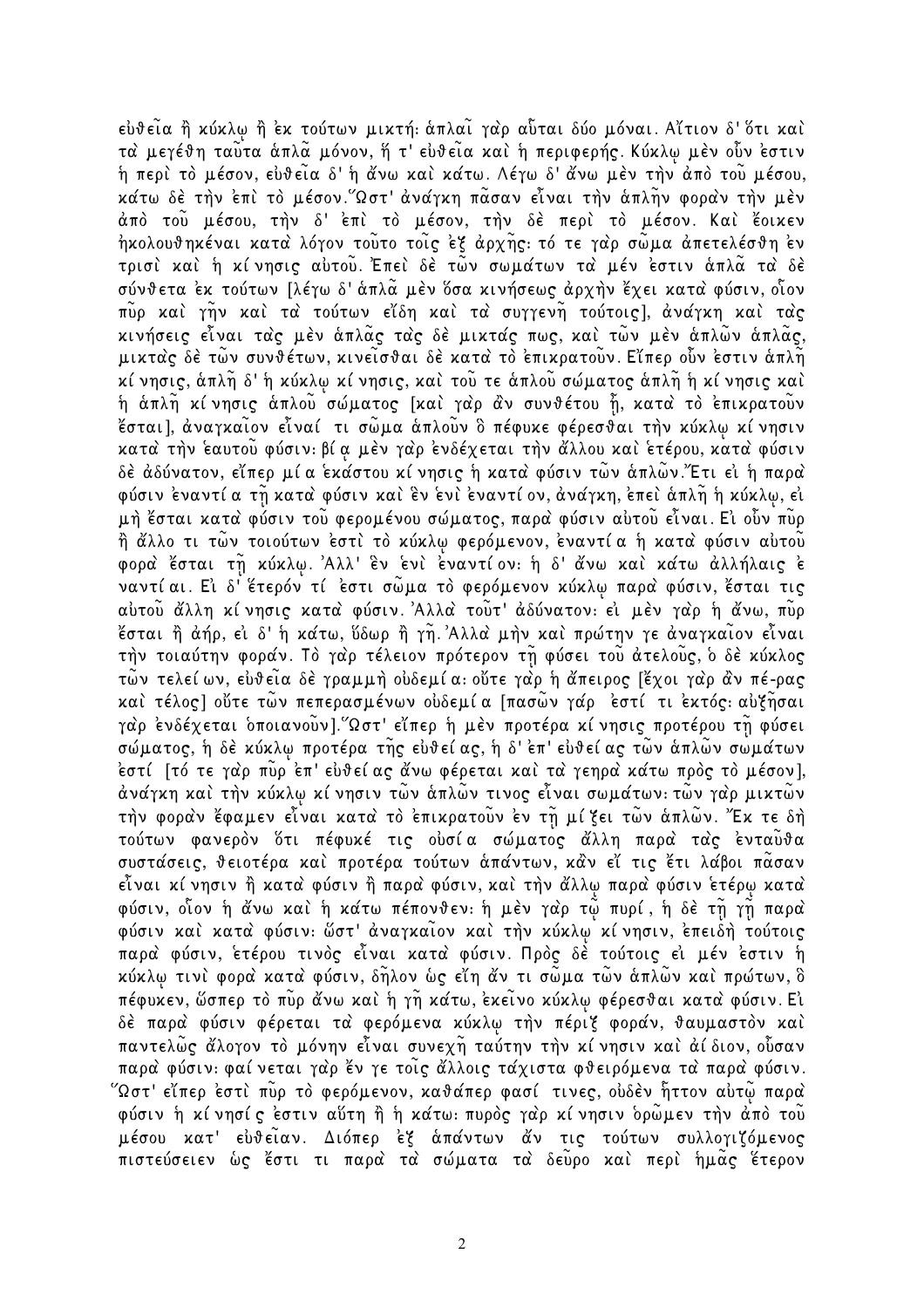κεχωρισμένον, τοσούτω τιμιωτέραν έχον την φύσιν δσωπερ αφέστηκε τῶν ε νταὖθα πλεἶον.

Έπεὶ δὲ τα μὲν ὑπόχειται τα δ' ἀποδέδειχται τῶν εἰρημένων, φανερὸν ὅτι ούτε κουφότητα ούτε βάρος έχει σώμα άπαν, δεί δε υποθέσθαι τί λέγομεν το βαρύ καί το κούφον, νύν μέν ίκανώς ώς πρός την παρούσαν χρείαν, άκριβέστερον δέ πάλιν, όταν 'επισκοπῶμεν περὶ τῆς οὐσί ας αὐτῶν. Βαρὺ μὲν οὖν 'έστω τὸ φέρεσθαι πεφυκός έπι το μέσον, κούφον δε το άπο του μέσου, βαρύτατον δε το πασιν ύφιστάμενον τοις κάτω φερομένοις, κουφότατον δε το πασιν επιπολαζον τοις άνω φερομένοις. Ανάγκη δη παν το φερόμενον ή κάτω ή άνω ή κουφότητ' έχειν ή βάρος ἢ άμφω, μή πρὸς τὸ αὐτὸ δέ: πρὸς ἄλληλα γάρ ἐστι βαρέα καὶ κοῦφα, οἶον άηρ πρός ύδωρ, και πρός γην ύδωρ. Το δε κύκλω σώμα φερόμενον άδύνατον έχειν βάρος ἢ κουφότητα: οὔτε γαρ κατα φύσιν οὔτε παρα φύσιν ενδέχεται αὐτῶ κινηθηναι επί το μέσον ή άπο του μέσου. Κατα φύσιν μεν γαρ ούκ έστιν αυτω ή ε π' εύθεί ας φορά: μία γαρ ἦν εκάστου των απλων, ὥστ' έσται το αυτο των ούτω τινί φερομένων. Παρα φύσιν δ' ενεχθέντος, εί μεν ή κάτω παρα φύσιν, ή άνω έσται κατα` φύσιν, εἰ δ' ἡ ἄνω παρα` φύσιν, ἡ κάτω κατα` φύσιν: ἔθεμεν γαρ τῶν ἐ ναντί ων ὧ ή ετέρα παρα φύσιν, την ετέραν είναι κατα φύσιν. Έπει δ' είς το αυτο φέρεται το δλον και το μόριον κατα φύσιν, οίον πασα γη και μικρα βώλος, συμβαίνει πρώτον μέν μήτε κουφότητ' έχειν αύτο μηδεμίαν μήτε βάρος [ή γαρ άν πρός τὸ μέσον ἢ ἀπὸ τοῦ μέσου ἠδύνατο φέρεσθαι κατα τὴν ἑαυτοῦ φύσιν], έπειθ' δτι άδύνατον κινηθηναι την κατα τόπον κίνησιν ή άνω ή κάτω κατασπώμενον: ούτε γαρ κατα φύσιν ενδέχεται κινηθηναι κίνησιν αυτώ άλλην ούτε παρα φύσιν, ούτ' αυτώ ούτε τών μορί ων ουδενί: ο γαρ αυτός λόγος περι δλου και μέρους. Όμοίως δ' εύλογον υπολαβείν περι αυτού και ότι άγένητον και άφθαρτον και αναυξές και αναλλοίωτον, δια το γίγνεσθαι μέν άπαν το γιγνόμενον έζ έναντίου τε και υποκειμένου τινός, και φθείρεσθαι ώσαύτως υποκειμένου τέ τινος και υπ'εναντί ου και είς εναντί ον, καθάπερ εν τοις πρώτοις εἴρηται λόγοις: των δ' εναντίων και αί φοραι εναντίαι. Ει δη τούτω μηδεν ε ναντί ον ενδέχεται είναι δια το και τη φορα τη κύκλω μη είναι άν τιν εναντί αν κίνησιν, ορθώς έοικεν ή φύσις το μέλλον έσεσθαι αγένητον και άφθαρτον ε ξελέσθαι έκ τὦν έναντίων: έν τοις έναντίοις γαρ ή γένεσις και ή φθορά. Αλλα μήν καὶ τὸ αὐξανόμενον ἅπαν αὐξάνεται [καὶ τὸ φθἶνον φθίνει] ὑπὸ συγγενοῦς προσιόντος και άναλυομένου είς την ύλην: τούτω δ' ούκ έστιν εξ ού γέγονεν. Ει δ' έστι και άναύζητον και άφθαρτον, της αυτης διανοίας εστιν υπολαβείν και άναλλοί ωτον εἶναι."Έστι μέν γαρ ή άλλοί ωσις κί νησις κατα το ποιόν,

του δέ ποιου αί μέν έζεις και διαθέσεις ούκ άνευ των κατα τα πάθη γίγνονται μεταβολών, οίον υγί εια και νόσος. Κατα δε πάθος όσα μεταβάλλει των φυσικών σωμάτων, ἔχονθ' ὁρῶμεν πάντα καὶ αὔξησιν καὶ φθίσιν, οἷον τά τε τῶν ζώων σώματα και τα μόρια αυτών και τα τών φυτών, δμοί ως δε και τα τών στοιχεί ων: ώστ' εἴπερ τὸ χύχλω σῶμα μήτ' αὕξησιν ἔχειν ἐνδέχεται μήτε φθίσιν, εὕλογον και άναλλοί ωτον είναι. Διότι μεν οὖν αί διον και οὔτ' αὔζησιν έχον οὔτε φθί σιν, άλλ' άγήρατον καὶ άναλλοί ωτον καὶ ἀπαθές ἐστι τὸ πρῶτον τῶν σωμάτων, εἴ τις τοις υποκειμένοις πιστεύει, φανερον εκ των ειρημένων εστίν. Έοικε δ' δ τε λόγος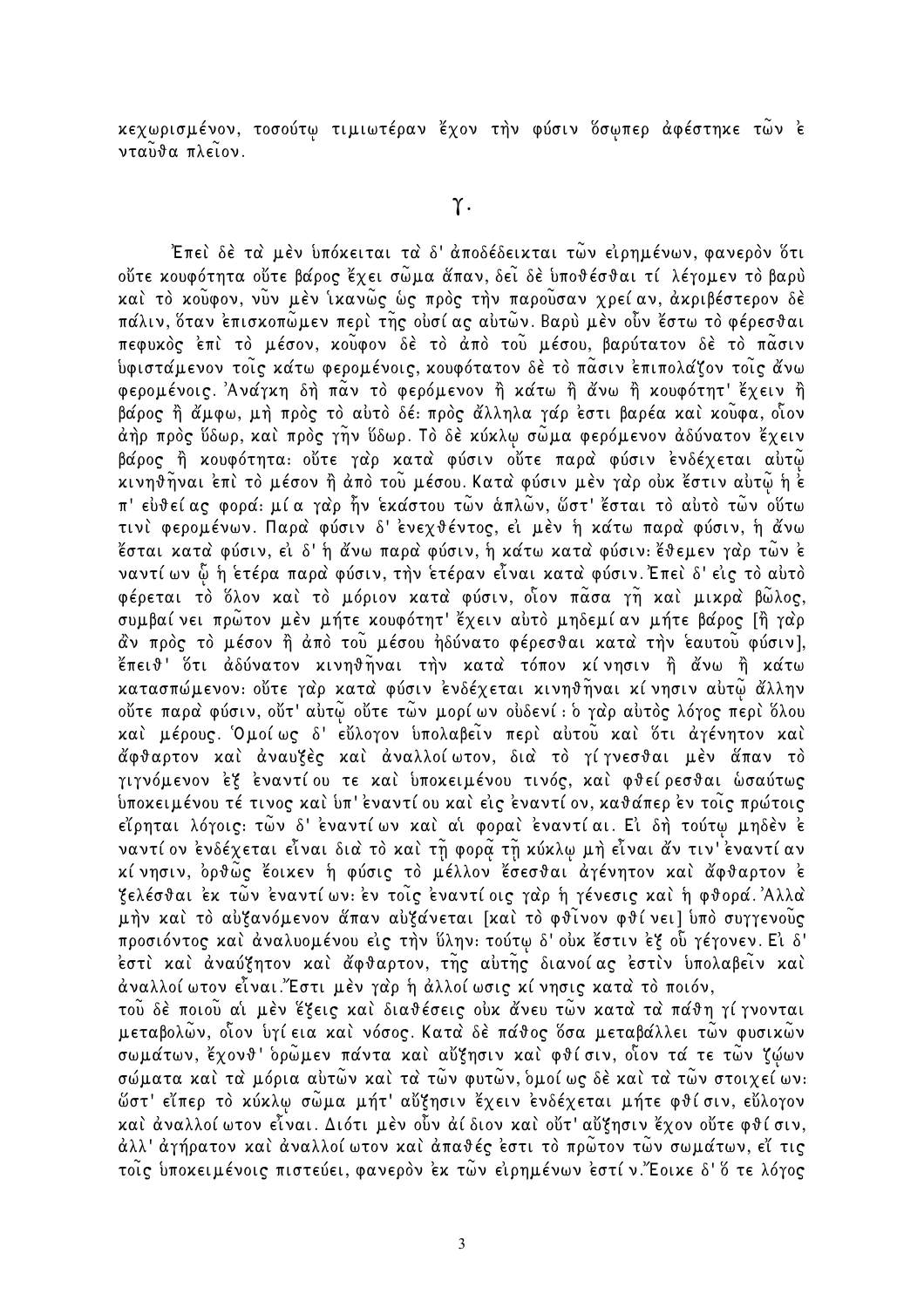τοις φαινομένοις μαρτυρείν και τα φαινόμενα τω λόγω: πάντες γαρ άνθρωποι περὶ θεῶν ἔχουσιν ὑπόληψιν, καὶ πάντες τὸν ἀνωτάτω τῷ θεί ῳ τόπον ἀποδιδόασι, καὶ βάρβαροι καὶ Έλληνες, ὅσοι περ εἶναι νομίζουσι θεούς, δηλον ὅτι ὡς τῷ άθανάτω τὸ ἀθάνατον συνηρτημένον: ἀδύνατον γαρ ἄλλως. Εἴπερ οὖν ἔστι τι θείον, ὥσπερ ἔστι, καὶ τὰ νὗν εἰρημένα περὶ τῆς πρώτης οὐσίας τὧν σωμάτων εἴρηται καλῶς. Συμβαίνει δε τοῦτο καὶ δια τῆς αισθήσεως ἱκανῶς, ὥς γε πρὸς άνθρωπίνην ειπείν πίστιν: ἐν ἄπαντι γαρ τῷ παρεληλυθότι χρόνῳ κατα τὴν παραδεδομένην άλλήλοις μνήμην ούθεν φαίνεται μεταβεβληκός ούτε καθ' δλον τὸν ἔσχατον οὐρανὸν οὔτε κατα μόριον αὐτου των οἰκείων οὐθέν. Ἔοικε δὲ καὶ τοὔνομα παρα τῶν ἀρχαί ων παραδεδόσθαι μέχρι καὶ τοῦ νῦν χρόνου, τοῦτον τὸν τρόπον υπολαμβανόντων δνπερ και ημείς λέγομεν: ου γαρ άπαζ ουδε δις άλλ' άπειράκις δει νομίζειν τας αύτας άφικνεισθαι δόξας είς ημας. Διόπερ ως ετέρου τινός όντος του πρώτου σώματος παρα γην και πυρ και άέρα και ύδωρ, αιθέρα προσωνόμασαν τὸν ἀνωτάτω τόπον, ἀπὸ τοῦ θεἶν ἀεὶ τὸν ἀίδιον χρόνον θέμενοι την επωνυμίαν αύτώ. Αναξαγόρας δε καταχρήται τώ ονόματι τούτω ού καλώς: όνομάζει γαρ αιθέρα άντι πυρός. Φανερον δ' εκ των ειρημένων και διότι τον άριθμὸν ἀδύνατον εἶναι πλείω τὸν τῶν λεγομένων σωμάτων ἁπλῶν: τοῦ μὲν γαρ άπλου σώματος άνάγκη την κίνησιν άπλην

εἶναι, μόνας δε ταύτας εἶναί φαμεν ἁπλᾶς, τήν τε κύκλω καὶ τὴν ἐπ' εὐθείας, και ταύτης τα δύο μόρια, την μεν άπο του μέσου, την δ'επι το μέσον.

δ.

Ότι δ' οὐκ ἔστι τῇ κύκλῳ φορῷ ἐναντί α ἄλλη φορά, πλεοναχόθεν ἄν τις λαβοι τὴν πίστιν: πρώτον μεν ότι τη περιφερεί την εύθείαν αντικείσθαι μαλιστα τίθεμεν: τὸ γαρ κοιλον και τὸ κυρτὸν οὐ μόνον ἀλλήλοις ἀντικεισθαι δοκει ἀλλα και τῷ εύθει, συνδυαζόμενα και λαβόντα σύνθεσιν: ὥστ' εἴπερ ἐναντί α τίς ἐστι, την ἐπι της εύθεί ας μάλιστα άναγκαιον έναντί αν είναι πρός την κύκλω κί νησιν. Αι δ'ε πι της εύθεί ας άλλήλαις άντί κεινται δια τους τόπους: το γαρ άνω κάτω τόπου τέ εστι διαφορα και εναντίωσις. "Επειτ' εἴ τις ὑπολαμβάνει τον αὐτον εἶναι λόγον δνπερ έπι της ευθείας και επι της περιφερούς [την γαρ άπο του Α προς το Β φοραν εναντί αν εἶναι τῇ ἀπὸ τοῦ Β πρὸς τὸ Α], τὴν ἐπὶ τῆς εὐθεί ας λέγει: αὕτη γαρ πεπέρανται, περιφερείς δ' άπειροι άν είεν περι τα αυτα σημεία. Όμοί ως δε και επι του ημικυκλί ου του ενός, οίον άπο του Γ επι το Δ και άπο του Δ επι το Γ: η γαρ αύτη τη επι της διαμέτρου εστίν: άει γαρ έκαστον απέχειν την ευθείαν τίθεμεν. Όμοίως δέ κάν εί τις κύκλον ποιήσας την επι θατέρου ημικυκλίου φοραν εναντίαν θείη τη επι θατέρου, οίον εν τω δλω κύκλω την απο του Ε προς τὸ Ζ τοῦ Η ἡμικυκλί ου τῆ ἀπὸ τοῦ Ζ πρὸς τὸ Ε ἐν τῷ Θ ἡμικυκλί ῳ. Εἰ δὲ καὶ αύται εναντίαι, άλλ' ούτι γε αί επι του δλου κύκλου φοραι άλλήλαις δια τουτο ε ναντίαι. \* - \* Αλλα μην ούδ' η άπο του Α επι το Β κύκλω φορα εναντία τη άπο του Α επι το Γ: εκ ταυτου γαρ εις ταυτο ή κί νησις, ή δ' εναντί α διωρί σθη φορα εκ του εναντί ου είς το εναντί ον. Εί δε και ήν η κύκλω τη κύκλω εναντί α, μάτην άν ἦν ἡ ἑτέρα: %ἐπὶ τὸ αὐτὸ γάρ, ὅτι ἀνάγκη τὸ κύκλῳ φερόμενον ὁποθενοῦν άρζαμενον είς παντας δμοίως αφικνείσθαι τούς εναντίους τόπους [εισι δε τόπου έναντιότητες τὸ ἄνω καὶ κάτω καὶ τὸ πρόσθιον καὶ ὀπίσθιον καὶ τὸ δεξιὸν καὶ άριστερόν], αι δέ της φορας εναντιώσεις κατα τας των τόπων εισιν ε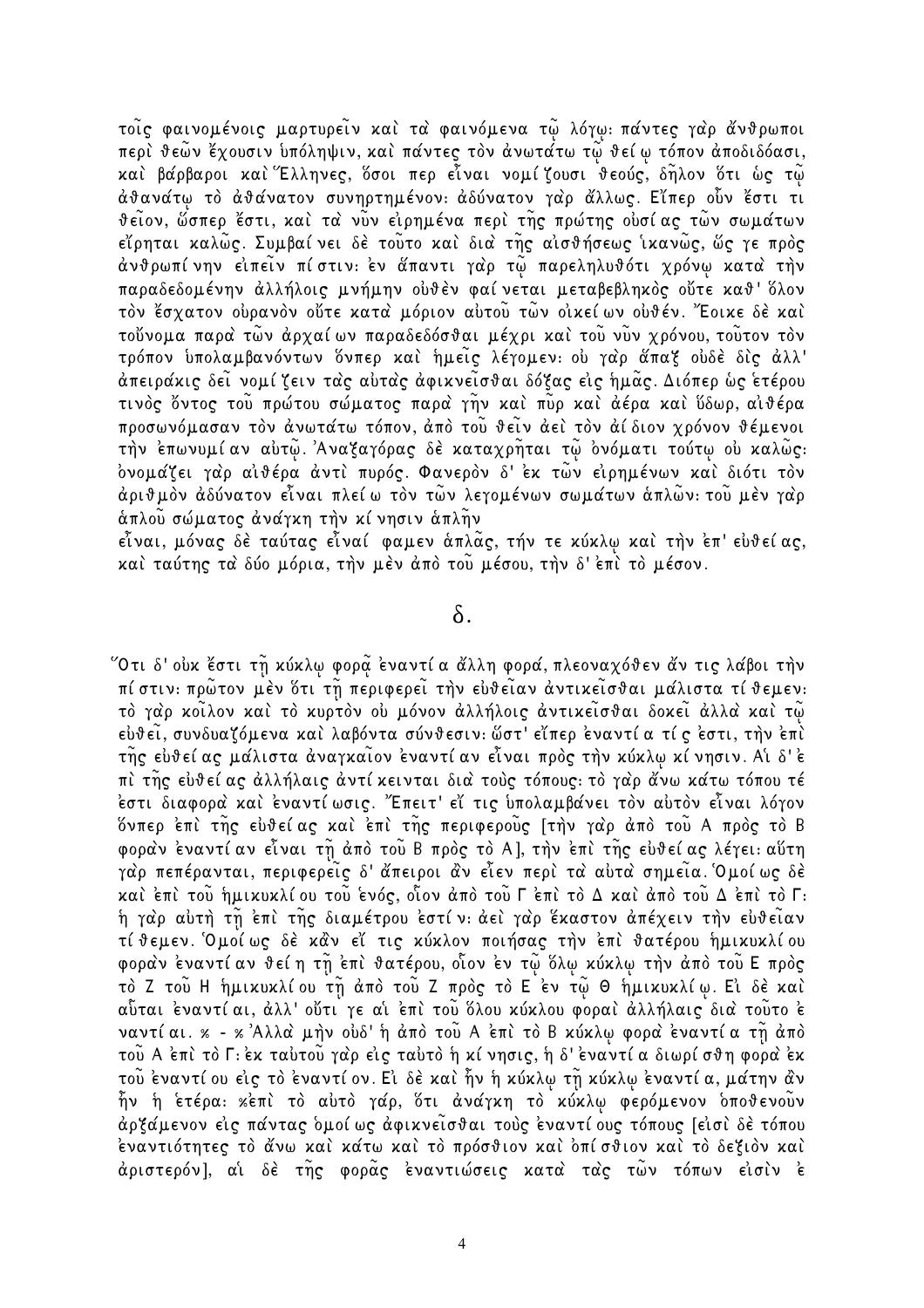ναντιώσεις: εί μέν γαρ Ίσαι ἦσαν, ούκ άν ἦν κίνησις αυτών, εί δ' ἡ ετέρα κί νησις εκράτει, ή ετέρα ούκ ἂν ἦν Ύρστ' εἰ ἀμφότερα ἦν, μάτην ἂν θάτερον ἦν σώμα μή κινούμενον τήν αύτου κίνησιν: μάτην γαρ υπόδημα τουτο λέγομεν, ού μή έστιν υπόδεσις. Ο δε θεός και η φύσις ουδεν μάτην ποιούσιν.

'Αλλ' ἐπεὶ δῆλον περὶ τούτων, περὶ τῶν λοιπῶν σκεπτέον, καὶ πρῶτον πότερον ἔστι τι σῶμα ἄπειρον, ὥσπερ οἱ πλεῖστοι τῶν ἀρχαίων φιλοσόφων ὦήθησαν, ἢ τοῦτ' <u></u>έστιν έν τι τῶν ἀδυνατων: τὸ γαρ οὕτως ἢ ἐκεί νως ἔχειν οὔ τι μικρὸν ἀλλ' ὅλον διαφέρει και παν προς την περι της αληθείας θεωρίαν: σχεδον γαρ αύτη πασών άρχη τῶν ἐναντιώσεων τοις ἀποφηναμένοις τι περὶ τῆς ὅλης φύσεως καὶ γέγονε και γένοιτ' άν, είπερ και το μικρον παραβήναι της άληθείας αφισταμένοις γίνεται πόρρω μυριοπλάσιον. Οΐον εἴ τις ελάχιστον εἶναί τι φαί η μέγεθος: οὗτος γαρ τουλαχιστον

εισαγαγων τα μέγιστ' άν κινήσειε τῶν μαθηματικῶν. Τούτου δ' αἴτιον ὅτι ἡ ἀρχὴ δυναμει μείζων ή μεγέθει, διόπερ το έν αρχη μικρον έν τη τελευτη γίνεται παμμέγεθες. Τὸ δ' ἄπειρον και ἀρχῆς ἔχει δύναμιν και του ποσου την μεγί στην, ώστ' ούδεν άτοπον ούδ' άλογον τὸ θαυμαστήν εἶναι τὴν διαφοραν ἐκ τοῦ λαβεἶν ώς έστι τι σώμα άπειρον. Διό περί αύτου λεκτέον εξ άρχης αναλαβούσιν. Αναγκη δὴ πᾶν σῶμα ἤτοι τῶν ἁπλῶν εἶναι ἢ τῶν συνθέτων, ὥστε καὶ τὸ ἄπειρον ἢ άπλοῦν ἔσται ἢ σύνθετον. Ἀλλα μὴν καὶ ὅτι γε πεπερασμένων τῶν ἁπλῶν ἀναγκη πεπερασμένον εἶναι τὸ σύνθετον, δηλον: τὸ γαρ ἐκ πεπερασμένων καὶ πλήθει καὶ μεγέθει συγκεί μενον πεπέρανται καὶ πλήθει καὶ μεγέθει: τοσούτον γάρ 'εστιν 'εξ δσων εστὶ συγκεί μενον. Λοιπὸν τοί νυν ἰδεἶν πότερον ενδέχεταί τι τῶν ἁπλῶν άπειρον είναι το μέγεθος, ή τουτ' άδύνατον. Προχειρισάμενοι δη περι του πρώτου τῶν σωμάτων, οὕτω σκοπῶμεν καὶ περὶ τῶν λοιπῶν. Ότι μὲν τοί νυν ἀνάγκη τὸ σωμα το κύκλω φερόμενον πεπεράνθαι πάν, έκ τωνδε δηλον. Ει γαρ άπειρον το κύκλω φερόμενον σώμα, άπειροι έσονται αι άπο του μέσου εκβαλλόμεναι. Τών δ' άπείρων τὸ διάστημα ἄπειρον: διάστημα δὲ λέγω τῶν γραμμῶν, οὗ μηδὲν ἔστιν έζω λαβεΐν μέγεθος άπτόμενον τῶν γραμμῶν. Τοῦτ' οὖν ἀναγκη ἄπειρον εἶναι: των γαρ πεπερασμένων άει έσται πεπερασμένον. Έτι δ' άει έστι του δοθέντος μείζον λαβείν, ὥστε καθάπερ ἀριθμὸν λέγομεν ἄπειρον, ὅτι μέγιστος οὐκ ἔστιν, ὁ αύτος λόγος και περι του διαστήματος: εί ούν το μεν άπειρον μη έστι διελθείν, άπεί ρου δ' ὄντος ἀνάγκη τὸ διάστημα ἄπειρον εἶναι, οὐκ ἂν ἐνδέχοιτο κινηθῆναι κύκλω: τὸν δ' οὐρανὸν ὁρῶμεν κύκλω στρεφόμενον, καὶ τῷ λόγω δὲ διωρί σαμεν ὅτι έστί τινος ή κύκλω κίνησις. "Έτι άπο πεπερασμένου χρόνου εαν αφέλης πεπερασμένον, άναγκη και τον λοιπον είναι πεπερασμένον και έχειν αρχήν. Ει δ' δ χρόνος δ της βαδίσεως έχει άρχήν, έστιν άρχη και της κινήσεως, ὥστε και του μεγέθους δ βεβαδικεν. Όμοίως δε τούτο και επι των αλλων. Έστω δη γραμμη άπειρος, εφ' ἧ ΑΓΕ, επι θάτερα, ἧ το Ε: ἡ δ' εφ' ῇ τα ΒΒ, επ' άμφότερα άπειρος. Ει δη γράψει κύκλον ή τὸ ΑΓΕ ἀπὸ τοῦ Γ κέντρου, τέμνουσά ποτε οισθήσεται κύκλω τήν τα BB ή το AΓE πεπερασμένον χρόνον: ο γαρ πας χρόνος, εν δσω κύκλω ήνέχθη ο ούρανός, πεπερασμένος. Και ο άφηρημένος άρα, δν η τέμνουσα εφέρετο. - Έσται άρα τις άρχὴ ῇ πρῶτον ἡ τὸ AΓE τὴν τὰ BB ἔτεμεν. Ἀλλ' ἀδύνατον. Οὐκ άρα έστι κύκλω στραφῆναι τὸ ἀπειρον. Ώστ' οὐδε τὸν κόσμον, εἰ ἦν ἀπειρος. Έτι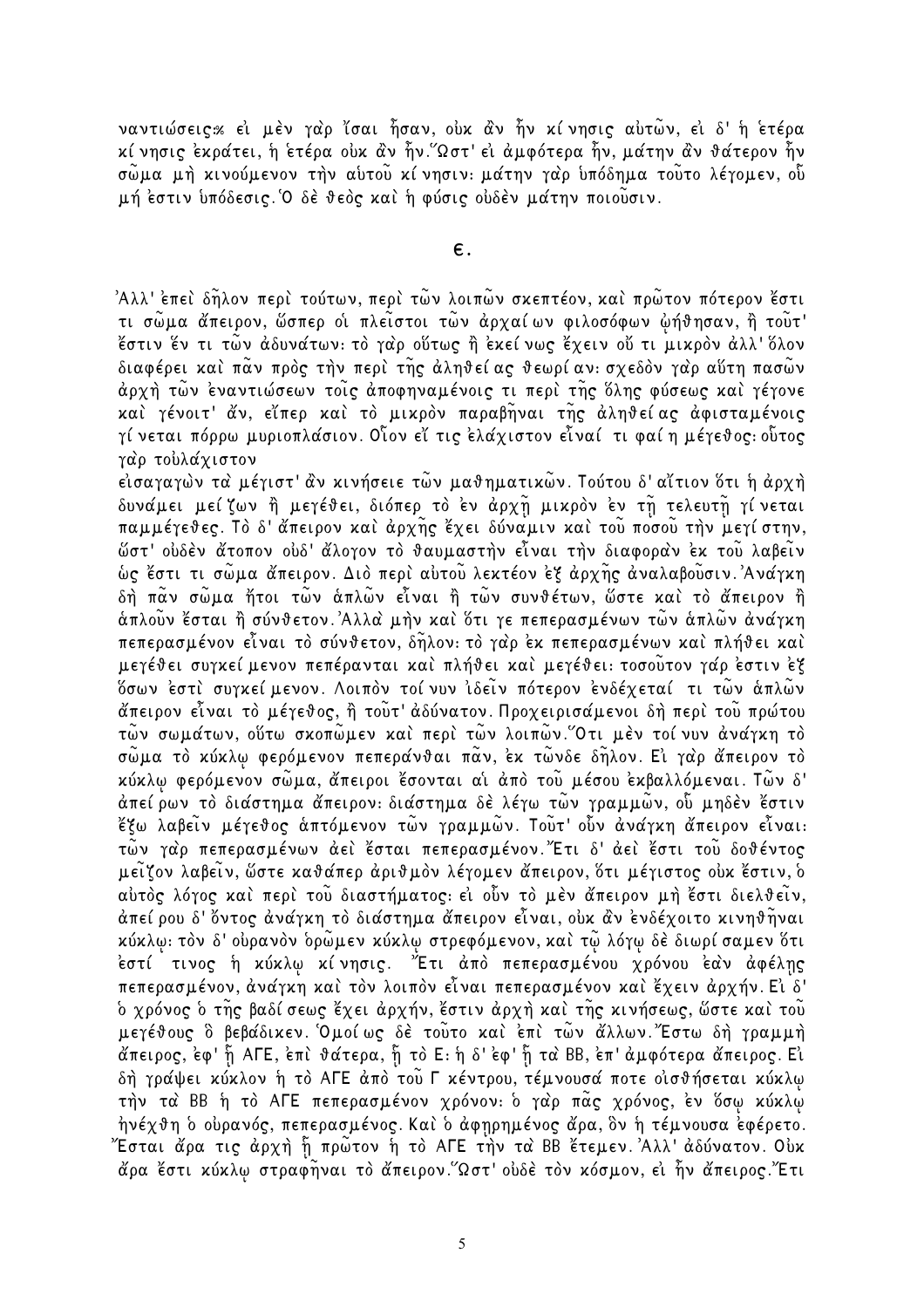δέ καὶ 'εκ τὦνδε φανερόν, ὅτι τὸ ἄπειρον ἀδύνατον κινηθηναι."Έστω γαρ ἡ τὸ Α φερομένη παρα την Β, πεπερασμένη παρα πεπερασμένην. Ανάγκη δη άμα τήν τε Α της Β άπολελύσθαι και την Β της Α: δσον γαρ η ετέρα επιβάλλει της ετέρας, και ή ετέρα εκεί νης τοσούτον. Ει μεν ούν άμφω κινοίντο εις τούναντί ον, θάττον αν απολύοιντο, ει δέ παρα μένουσαν φέροιτο, βραδύτερον, τώ αυτώ τάχει κινουμένου του παραφερομένου.

Ἀλλ' ἐκεἶνό γε φανερόν, ὅτι ἀδύνατον τὴν ἄπειρον διελθεἶν ἐν πεπερασμένω χρόνω. Έν απείρω άρα: δέδεικται γαρ τούτο πρότερον εν τοις περι κινήσεως. Διαφέρει δέ γε οὐθὲν ἢ τὴν πεπερασμένην φέρεσθαι παρα τὴν ἄπειρον ἢ τὴν άπειρον παρ' έκεί νην: δταν γαρ έκεί νη παρ' έκεί νην, κάκεί νη παραλλάττει έ κεί νην, δμοί ως κινουμένη και άκί νητος: πλην θαττον, εαν κινώνται άμφότεραι, άπολυθήσονται. Καί τοι γ' ενί οτ' ούθεν κωλύει την κινουμένην παρ' ήρεμούσαν θἆττον παρελθείν ἢ την ἀντικινουμένην, εαν τις ποιήση τας μέν άντικινουμένας άμφοτέρας φερομένας βραδέως, την δε παρα την ηρεμούσαν πολλὦ έκεί νων θᾶττον φερομένην. Οὐδὲν οὖν πρὸς τὸν λόγον ἐμπόδιον ὅτι παρ' ήρεμούσαν, επείπερ κινουμένην ενδέχεται την Α παρα κινουμένην την Β βραδύτερον παρελθείν. Ει ούν άπειρος ο χρόνος δν η πεπερασμένη απολύεται κινουμένη, και εν ὧ η άπειρος την πεπερασμένην εκινήθη αναγκη άπειρον είναι. <sup>'</sup>Αδύνατον άρα τὸ ἀπειρον κινεῖσθαι ὅλον: ἐαν γαρ καὶ τοὐλαγιστον κινηθῆ, άνάγκη άπειρον γίγνεσθαι χρόνον. Άλλα μήν δ γ' ουρανός περιέρχεται και στρέφεται δλος κύκλω εν πεπερασμένω χρόνω, ώστε περί εισιν άπασαν την εντός, οΐον την AB πεπερασμένην. Αδύνατον άρα άπειρον είναι το κύκλω. Έτι ώσπερ γραμμήν ή πέρας εστιν αδύνατον είναι άπειρον, άλλ' είπερ, επι μηχος, και ε πί πεδον ώσαύτως ἧ πέρας οὐκ 'ενδέχεται: ὅταν δ' ὁρισθῆ, οὐθαμῆ, οἶον τετράγωνον άπειρον ἢ κύκλον ἢ σφαῖραν, ὥσπερ οὐδὲ ποδιαίαν ἄπειρον. Εἰ οὖν μήτε σφαῖρα [μήτε τετράγωνον] μήτε κύκλος 'εστιν άπειρος, μη όντος δε κύκλου ουδ' άν η κύκλω είη φορά, δμοίως δέ μηδ' άπείρου όντος ούκ άν είη άπειρος, εί μηδ' δ κύκλος άπειρός έστιν, ούκ άν κινοίτο κυκλικως άπειρον σωμα. Έτι εί το Γ κέντρον, ή δέ το AB άπειρος και ή το E προς ορθήν άπειρος και ή το ΓΔ κινουμένη, ουδέποτ' άπολυθήσεται της Ε, άλλ' άει έξει ώσπερ η ΓΕ: τέμνει γαρ η τὸ Ζ. Οὐκ ἄρα περί εισι κύκλω ἡ ἄπειρος. Έτι εἴπερ ἄπειρος ὁ οὐρανός, κινεῖται δε κύκλω, εν πεπερασμένω χρόνω άπειρον έσται διεληλυθώς. Έστω γαρ ο μεν μένων ούρανός άπειρος, ο δ' έν τούτω κινούμενος Ίσος. Ώστ' είπερ περιελήλυθε κύκλω άπειρος ὤν, άπειρον τον ἴσον αὑτῷ διελήλυθεν ἐν πεπερασμένω χρόνω. Ἀλλα τοῦτ' ήν αδύνατον. Έστι δε και αντεστραμμένως ειπείν, ότι ει πεπερασμένος ο χρόνος έν ὧ περιεστράφη, καὶ τὸ μέγεθος ὃ διελήλυθεν ἀναγκαῖον εἶναι πεπερασμένον: ἴσον δ' αὑτῷ διελήλυθεν: πεπέρανται ἄρα καὶ αὐτός. Ότι μὲν οὖν τὸ κύκλῳ κινούμενον ούκ έστιν άτελεύτητον ούδ' άπειρον, άλλ' έχει τέλος, φανερόν.

 $\zeta$ .

Αλλα μην ούδε το επι το μέσον ουδε το άπο του μέσου φερόμενον άπειρον έσται: έναντίαι γαρ αί φοραι ή άνω και ή κάτω, αί δ' έναντίαι είς εναντίους τόπους. Τῶν δ' εναντί ων εί θάτερον ὥρισται, καὶ θάτερον ὡρισμένον ἔσται. Τὸ δὲ μέσον ὥρισται: εἰ γαρ ὁποθενουν φέροιτο κατω τὸ ὑφισταμενον, οὐκ ἐνδέχεται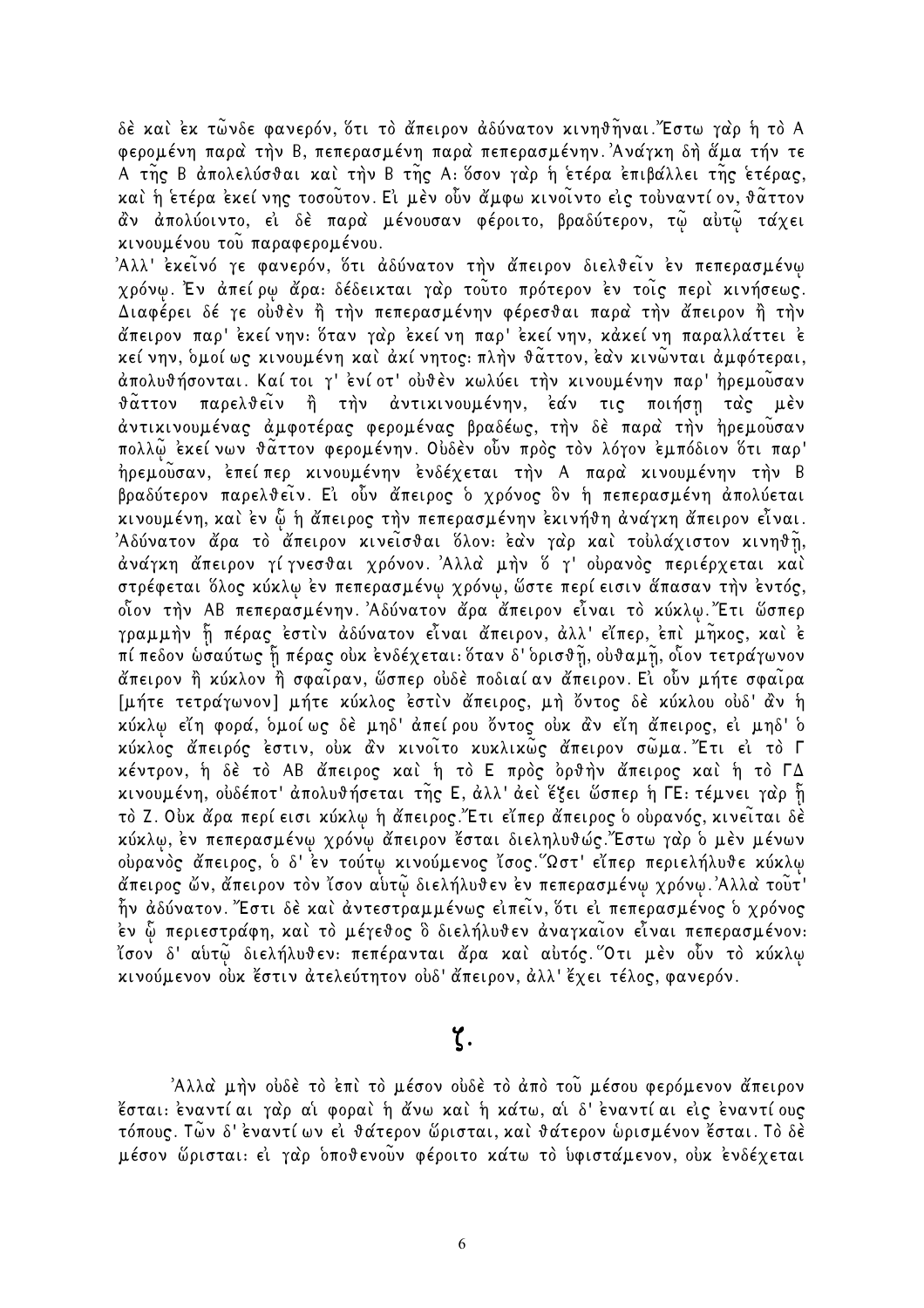πορρωτέρω διελθείν τοῦ μέσου. Ώρισμένου οὖν τοῦ μέσου, καὶ τὸν ἄνω τόπον άνάγκη ώρίσθαι. Ε'ι δ' οί τόποι ώρισμένοι και πεπερασμένοι, και τα σώματα έσται πεπερασμένα."Έτι ει τὸ ἄνω καὶ τὸ κάτω ὥρισται, καὶ τὸ μεταξὺ ἀνάγκη ώρίσθαι. Ε' γαρ μη ώρισται, άπειρος αν είη η κίνησις: τούτο δ' ότι αδύνατον, δέδεικται πρότερον. Ώρισται άρα τὸ μέσον, ὥστε καὶ τὸ ἐν τούτῳ σωμα ἢ ὂν ἢ γενέσθαι δυνατόν. Άλλα μήν το άνω και κάτω φερόμενον σώμα δύναται εν τούτω γενέσθαι: πέφυκε γαρ το μεν άπο του μέσου κινείσθαι, το δ'επι το μέσον. Έκ τε δη τούτων φανερόν ότι ούκ ενδέχεται σώμα είναι άπειρον, και πρός τούτοις εί βάρος μή έστιν άπειρον, ούδ' άν τούτων των σωμάτων ούθεν είη άπειρον: άνάγκη γαρ του άπεί ρου σώματος άπειρον είναι και το βάρος. [Ο δ' αυτος λόγος έσται και ἐπὶ τοῦ κούφου: εἰ γάρ ἐστιν ἄπειρος βαρύτης, ἔστι καὶ κουφότης, ἐαν ἄπειρον ἦ τὸ ἐπιπολάζον]. Δηλον δ' ἐκ τῶνδε. Έστω γαρ πεπερασμένον, και ειλήφθω τὸ μεν άπειρον σῶμα 'εφ' ῷ τὸ AB, τὸ δὲ βάρος αὐτοῦ 'εφ' ῷ τὸ Γ. Ἀφηρήσθω οὖν ἀπὸ τοῦ άπεί ρου πεπερασμένον μέγεθος 'έφ' ὧ τὸ ΒΔ: καὶ τὸ βάρος αὐτοῦ ἔστω 'έφ' ὧ τὸ Ε. Τὸ δὴ Ε τοῦ Γ ἔλαττον ἔσται: τὸ γαρ τοῦ ἐλαττονος βαρος ἔλαττον. Καταμετρεί τω δή το έλαττον δποσακισούν, και ώς το βάρος τούλαττον προς το μείζον, το ΒΔ πρός το BZ γεγενήσθω: ενδέχεται γαρ άφελεΐν του άπεί ρου οποσονουν. Ει τοί νυν άναλογον τα μεγέθη τοις βαρεσι, το δ' έλαττον βαρος του ελαττονός εστι μεγέθους, και το μείζον άν είη του μείζονος "Ισον άρα έσται το του πεπερασμένου και το του απείρου βάρος. Έτι δ' ει του μείζονος σώματος μείζον τὸ βάρος, τὸ τοῦ HB μεἶζον ἔσται βάρος ἢ τὸ τοῦ ZB, ὥστε τὸ τοῦ πεπερασμένου ἢ τὸ τοῦ ἀπεί ρου [μεἶ (ον ἔσται βάρος]. Καὶ τὸ τῶν ἀνί σων δὲ μεγεθῶν ταὐτὸν ἔσται βάρος: άνισον γαρ τώ πεπερασμένω το άπειρον. Ούθεν δε διαφέρει τα βάρη σύμμετρα είναι ή ασύμμετρα: και γαρ ασυμμέτρων όντων ο αυτος έσται λόγος: οἷον εἰ [τὸ E] τρίτον ὑπερβαλλει μετροῦν τὸ βαρος: τῶν γαρ ΒΔ μεγεθῶν τριῶν δλων ληφθέντων μείζον ἔσται τὸ βάρος ἢ τὸ ἐφ' ῷ τὸ Γ.ΎΩστε τὸ αὐτὸ ἔσται άδύνατον."Έτι δέ καὶ 'έγχωρεῖ σύμμετρα λαβεῖν: οὐδεν γαρ διαφέρει ἄρχεσθαι ἀπὸ τοῦ βάρους ἢ ἀπὸ τοῦ μεγέθους: οἶον ἐαν ληφθῆ σύμμετρον βάρος τῷ Γ τὸ ἐφ' ῷ τὸ Ε, καὶ ἀπὸ τοῦ ἀπεί ρου ἀφαιρεθῆ τὸ ἔχον τὸ ἐφ' ῷ Ε βάρος, οἶον τὸ ΒΔ, εἶτα ὡς τὸ βάρος πρὸς τὸ βάρος, τὸ ΒΔ πρὸς ἄλλο γένηται μέγεθος, οἶον πρὸς τὸ BZ: ε νδέχεται γαρ άπείρου όντος του μεγέθους δποσονουν άφαιρεθηναι: τούτων γαρ ληφθέντων σύμμετρα ἔσται καὶ τὰ μεγέθη καὶ τὰ βάρη ἀλλήλοις. Οὐδὲ δὴ τὸ μέγεθος δμοιοβαρές είναι ή άνομοιοβαρές ούδεν διοίσει πρός την απόδειξιν: άει γαρ έσται λαβείν ισοβαρη σώματα τῷ ΒΔ, ἀπὸ τοῦ ἀπείρου δποσαοῦν ἢ άφαιρούντας ή προστιθέντας. Ώστε δηλον έκ των ειρημένων ότι ούκ έσται του άπεί ρου σώματος πεπερασμένον τὸ βάρος."Απειρον άρα. Ει τοί νυν τοῦτ' ἀδύνατον, καὶ τὸ ἄπειρόν τι εἶναι σῶμα ἀδύνατον. Ἀλλα μὴν ὅτι ἄπειρόν τι εἶναι βάρος άδύνατον, έκ τῶνδε φανερόν. Ει γαρ τοσόνδε βάρος την τοσήνδε εν τῷδε τῷ χρόνῳ κινείται, το τοσούτον και έτι εν ελάττονι, και την αναλογί αν ην τα βάρη έχει, οι χρόνοι άναπαλιν έξουσιν, οίον ει το ήμισυ βάρος εν τὧδε, το διπλάσιον εν ημίσει τούτου. Έτι τὸ πεπερασμένον βάρος ἄπασαν πεπερασμένην δί εισιν έν τινι χρόνω πεπερασμένω. Ανάγκη άρα εκ τούτων, εί τι έστιν άπειρον βάρος, κινεισθαι μεν ξ τοσόνδε όσον τὸ πεπερασμένον καὶ ἔτι, μὴ κινεἶσθαι δέ, ἧ ἀνάλογον μὲν δεἶ κατα τας υπεροχας κινείσθαι, εναντίως δε το μείζον εν τω ελαττονι. Λόγος δ' ούθείς έστι του άπεί ρου πρός το πεπερασμένον, του δ'ελάττονος χρόνου προς τον μείζω πεπερασμένον: άλλ' ἀεὶ ἐν ἐλάττονι. Έλάχιστος δ' οὐκ ἔστιν. Οὐδ' εἰ ἦν,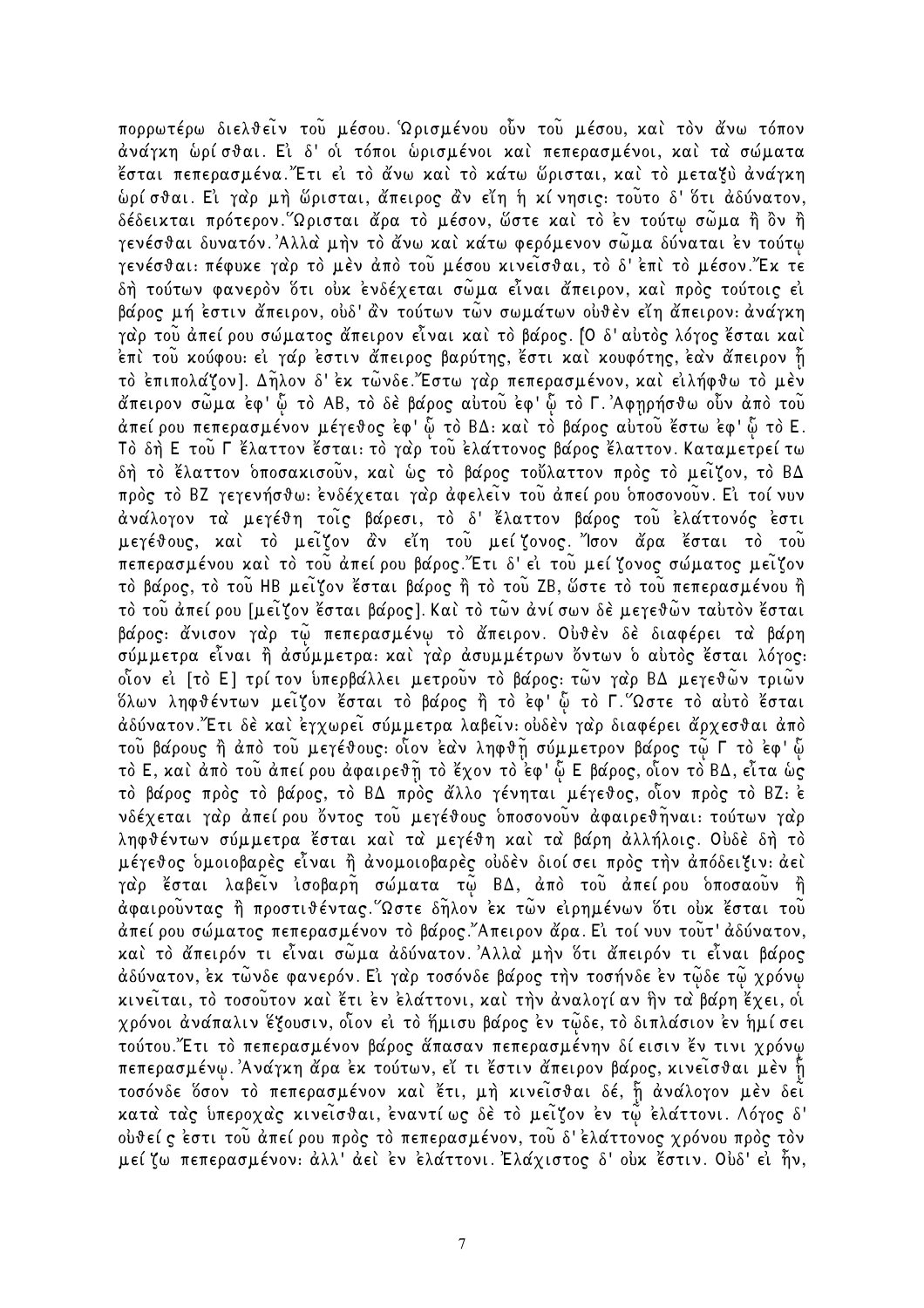ὄφελός τι ἂν ἦν: ἄλλο γαρ ἄν τι πεπερασμένον ἐλήφθη ἐν τῷ αὐτῷ λόγῳ, ἐν ῷ τὸ άπειρον πρὸς ἕτερον, μεἶζον, ὥστ' ἐν ἴσω χρόνω τὴν ἴσην ἀν ἐκινεἶτο τὸ ἄπειρον τώ πεπερασμένω. Άλλ' αδύνατον. Άλλα μήν αναγκη γε, είπερ εν δπηλικωούν γρόνω πεπερασμένω δὲ κινεἶται τὸ ἄπειρον, καὶ ἄλλο ἐν τῷ αὐτῷ τούτω πεπερασμένον βάρος κινεϊσθαί τινα πεπερασμένην. Αδύνατον άρα άπειρον είναι βάρος, δμοίως δέ και κουφότητα. Και σώματα άρ' άπειρον βάρος έχοντα και κουφότητα αδύνατον. Ότι μέν οὖν οὐκ ἔστιν άπειρον σὦμα, δηλον δια τε τὦν κατα μέρος θεωρούσι τούτον τον τρόπον, και καθόλου σκοπουμένοις μή μόνον κατα τούς λόγους τούς έν τοις περί τας άρχας ειρημένους ημιν [διωρίσθη γαρ κάκει καθόλου πρότερον περί άπεί ρου πως έστι και πως ούκ έστιν] άλλα και νύν άλλον τρόπον. Μετα δε ταύτ' επισκεπτέον κάν εί μη άπειρον μεν το σώμα το παν, ού μήν άλλα τοσούτόν γε ὥστ' εἶναι πλείους ουρανούς: τάχα γαρ άν τις τοῦτ' άπορήσειεν, ότι καθάπερ ο περί ημας κόσμος συνέστηκεν, ουδέν κωλύει και ε τέρους είναι πλείους μέν ένός, μή μέντοι γε άπείρους. Πρώτον δ' είπωμεν καθόλου περί του άπεί ρου.

### η.

Ότι μὲν οὗν οὐκ ἔστιν ἄπειρον σῶμα, δῆλον διά τε τῶν κατὰ μέρος θεωρούσι τούτον τον τρόπον, και καθόλου σκοπουμένοις μη μόνον κατα τους λόγους τους έν τοις περι τας άρχας ειρημένους ημίν [διωρίσθη γαρ κάκει καθόλου πρότερον περί άπεί ρου πὦς έστι και πὦς ούκ έστιν] άλλα και νύν άλλον τρόπον. Μετα δέ ταύτ' επισκεπτέον κάν εί μη άπειρον μέν το σώμα το παν, ού μήν άλλα τοσούτόν γε ώστ' είναι πλεί ους ούρανούς: τάχα γαρ άν τις τούτ' άπορήσειεν, ότι καθάπερ ο περί ημάς κόσμος συνέστηκεν, ουδέν κωλύει και ε τέρους είναι πλείους μεν ενός, μη μέντοι γε άπείρους. Πρώτον δ' είπωμεν καθόλου περί του άπείρου. Ανάγκη δη σώμα παν ήτοι άπειρον είναι ή πεπερασμένον, και ει άπειρον, ήτοι άνομοιομερές άπαν ή δμοιομερές, κάν ει άνομοιομερές, ήτοι έκ πεπερασμένων ειδών ή έξ άπεί ρων. Ότι μέν τοί νυν ούχ οἷόν τε έζ άπείρων, φανερόν, εἴ τις ἡμἶν ἐασει μένειν τας πρώτας ὑποθέσεις: πεπερασμένων γαρ τὦν πρώτων κινήσεων ουσὦν, ανάγκη και τας ιδέας τῶν άπλῶν σωμάτων εἶναι πεπερασμένας. Άπλῆ μὲν γαρ ἡ τοῦ ἁπλοῦ σώματος κί νησις, αι δ' άπλαι πεπερασμέναι κινήσεις εισί ν: άναγκη δε κί νησιν έχειν σῶμα πᾶν φυσικόν. Αλλα μήν εἴ γε ἐκ πεπερασμένων ἔσται τὸ ἄπειρον, ἀναγκη καὶ τῶν μορίων έκαστον είναι άπειρον, λέγω δ' οΐον τὸ ὕδωρ ἢ τὸ πὖρ. Ἀλλ' ἀδύνατον: δέδεικται γαρ δτι ούτε βάρος ούτε κουφότης εστιν άπειρος. Έτι αναγκαίον άπείρους τώ μεγέθει είναι και τους τόπους αυτών, ώστε και τας κινήσεις άπεί ρους είναι πάντων. Τούτο δ' άδύνατον, ει θήσομεν άληθεις είναι τας πρώτας υποθέσεις, και μήτε το κάτω φερόμενον εις άπειρον ενδέχεσθαι φέρεσθαι μήτε τό άνω κατα τον αύτον λόγον. Αδύνατον γαρ γίνεσθαι δ μή ενδέχεται γενέσθαι, δμοίως έπι του τοιόνδε και τοσόνδε και του που. Λέγω δ', ει αδύνατον γενέσθαι λευκόν ή πηχυαίον ή εν Αιγύπτω, και γίνεσθαί τι τούτων άδύνατον. Αδύνατον άρα καὶ φέρεσθαι εκεἶ οὗ μηθεν δυνατον αφικέσθαι φερόμενον. Έτι ει καὶ διεσπασμένα 'εστίν, ούδεν ηττον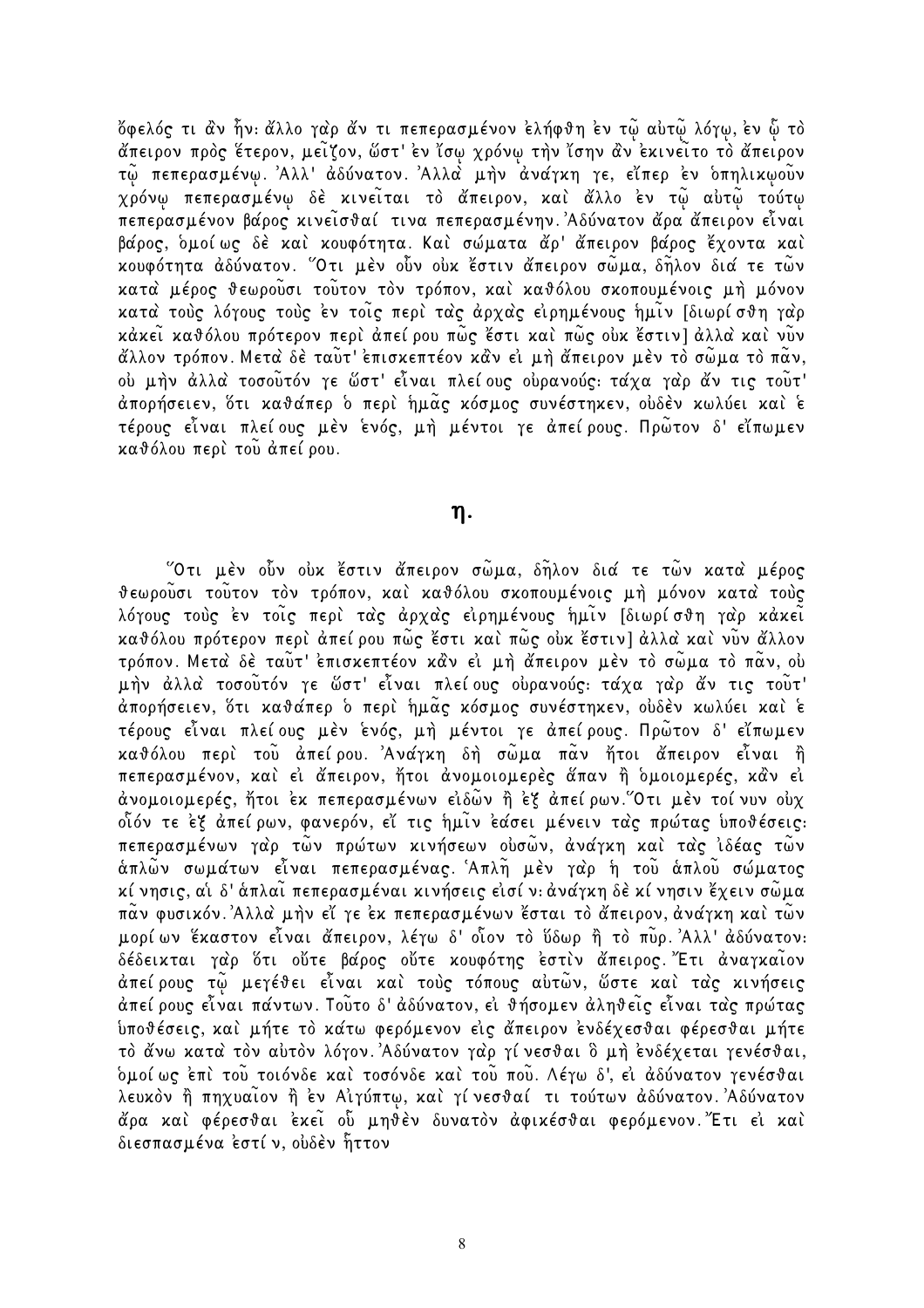ένδέχοιτ' ἂν τὸ 'εξ άπάντων [πὖρ] ἄπειρον εἶναι. Άλλα σὦμα ἦν τὸ πάντη διάστασιν ἔχον: ὥστε πὦς οἷόν τε πλεί ω μὲν ἀνόμοια, ἕκαστον δ' αὐτὦν ἄπειρον εἶναι; πάντη γαρ ἕκαστον δεἶ ἄπειρον εἶναι Ἀλλα μην οὐδε παν δμοιομερες ε νδέχεται τὸ ἄπειρον εἶναι. Πρῶτον μεν γαρ οὐκ ἔστιν ἄλλη παρα ταύτας κίνησις. Έξει οὖν μίαν τούτων. Εἰ δὲ τοῦτο, συμβήσεται ἢ βάρος ἄπειρον ἢ κουφότητα εἶναι άπειρον. Ἀλλα μὴν οὐδ' οἶόν τε τὸ κύκλῳ σῶμα φερόμενον [εἶναι άπειρον]. Αδύνατον γαρ το άπειρον φέρεσθαι κύκλω: ούθεν γαρ διαφέρει τούτο λέγειν ή το τόν ουρανόν φάναι άπειρον είναι, τουτο δέ δέδεικται ότι άδύνατον. Άλλα μήν ουδ' δλως γε τὸ ἄπειρον ἐνδέχεται κινεἶσθαι. Ή γαρ κατα φύσιν κινηθήσεται ἢ βία: και εί βία, έστιν αυτώ και ή κατα φύσιν, ώστε και τόπος άλλος Ίσος είς δν οισθήσεται. Τούτο δ' άδύνατον.

Ότι δ' ὅλως ἀδύνατον ἄπειρον ὑπὸ πεπερασμένου παθεῖν τι ἢ ποιῆσαι τὸ πεπερασμένον, έκ τὦνδε φανερόν. Έστω γαρ άπειρον 'εφ' οὗ Α, πεπερασμένον 'εφ' ού Β, χρόνος έν ω έκίνησέ τι ή εκινήθη Γ. Εί δη ύπο του Β το Α εθερμάνθη ή ὤσθη ἢ ἄλλο τι ἔπαθεν ἢ καὶ ὁτιοῦν ἐκινήθη ἐν τῶ χρόνω ἐφ' οὗ Γ, ἔστω τὸ Δ του Β έλαττον, και το έλαττον εν τω Ίσω χρόνω έλαττον κινεί τω: έστω δε το εφ' ώ Ε υπό του Δ ηλλοιωμένον. Ο δή εστι το Δ πρός το Β, το Ε έσται προς πεπερασμένον τι. Έστω δή το μεν Ίσον εν Ίσω χρόνω Ίσον αλλοιούν, το δ' έλαττον έν τῷ ἴσῳ ἔλαττον, τὸ δὲ μεἶζον μεἶζον, τοσοῦτον δὲ ὅσον ἀναλογον ἔσται ὅπερ τὸ μείζον πρός το έλαττον. Ούκ άρα το άπειρον υπ' ουδενος πεπερασμένου κινηθήσεται έν ούθενί χρόνω: έλαττον γαρ άλλο έν τῷ ἴσω χρόνω ὑπὸ ἐλάττονος κινηθήσεται, πρός δ το αναλογον πεπερασμένον έσται: το γαρ άπειρον προς το πεπερασμένον έν ούθενι λό-

γω έστίν. Άλλα μήν ούδε το άπειρον έν ούθενι χρόνω κινήσει το πεπερασμένον. "Έστω γαρ ἐφ' ὧ τὸ Α ἄπειρον, τὸ δὲ Β πεπερασμένον, χρόνος ἐν ὧ τὸ Γ. Οὐχοῦν τὸ Δ εν τῷ Γ ἔλαττον τοῦ Β κινήσει: ἔστω τὸ Ζ.Ὁ δή ἐστι τὸ ΒΖ ὅλον πρὸς τὸ Ζ, τὸ Ε έχον τον λόγον τούτον έστω προς το Δ. Κινήσει άρα το Ε το BZ εν τώ Γ. Το πεπερασμένον τοί νυν και το άπειρον εν τῷ ἴσῳ χρόνῳ ἀλλοιώσει. Άλλ' ἀδύνατον: έν ελάττονι γαρ το μείζον υπέκειτο. Άλλ' άει ο ληφθεις χρόνος ταυτο ποιήσει, ώστ' ούκ έσται χρόνος ούθείς εν ὧ κινήσει. Άλλα μην εν άπείρω γε ούκ έστι κινήσαι ούδε κινηθήναι: πέρας γαρ ούκ έχει, ή δε ποί ησις και το πάθος έχει. Ούδ' άπειρον δη υπ' άπεί ρου ενδέχεται ουθεν παθείν. Έστω γαρ το Α άπειρον και το Β, χρόνος δ' έν ὧ ἔπαθε τὸ Β ὑπὸ τοῦ Α, ἐφ' ῷ ΓΔ. Τὸ δη 'έφ' ῷ τὸ Ε τοῦ ἀπείρου μέρος, επεί δλον πέπονθε το Β, ούκ εν Ίσω χρόνω το αυτό: υποκεί σθω γαρ εν ε λάττονι κινείσθαι τὸ ἔλαττον χρόνω. Έστω τὸ Ε κεκινημένον ὑπὸ τοῦ Α 'εν τῶ Δ. <sup>o</sup> δή τὸ Δ πρὸς τὸ ΓΔ, τὸ E ἐστὶ πρός τι τοῦ B πεπερασμένον. Τοῦτο τοίνυν άναγκη υπό τοῦ Α κινηθῆναι 'εν τῷ ΓΔ χρόνῳ: υπὸ γαρ τοῦ αὐτοῦ υποκεί σθω 'εν τῷ πλεί ονι και ελάττονι χρόνω το μειζον και το έλαττον πάσχειν, δσα ανάλογον τω γρόνω διήρηται. Έν ουδενι άρα χρόνω δυνατον πεπερασμένω άπειρον υπ' απεί ρου κινηθηναι: εν απείρω άρα. Άλλ' ο μεν άπειρος χρόνος ούκ έχει τέλος, το δε κεκινημένον έχει. Ει τοίνυν παν σώμα αισθητον έχει δύναμιν ποιητικήν ή παθητικήν ἢ άμφω, ἀδύνατον σῶμα ἄπειρον αισθητὸν εἶναι. Ἀλλα μήν καὶ ὅσα γε σώματα έν τόπω, πάντα αισθητά. Ουκ έστιν άρα σώμα άπειρον έξω του ούρανού ούθέν. Αλλά μήν ούδε μέχρι τινός. Ούθεν άρα δλως σώμα έξω του ούρανου. Ει μέν γαρ νοητόν, έσται εν τόπω: το γαρ έξω και έσω τόπον σημαίνει. <sup>ν</sup>Ωστ' ἔσται αἰσθητόν. Αἰσθητὸν δ' οὐθὲν μὴ ἐν τόπῳ. Λογικώτερον δ' ἔστιν ἐ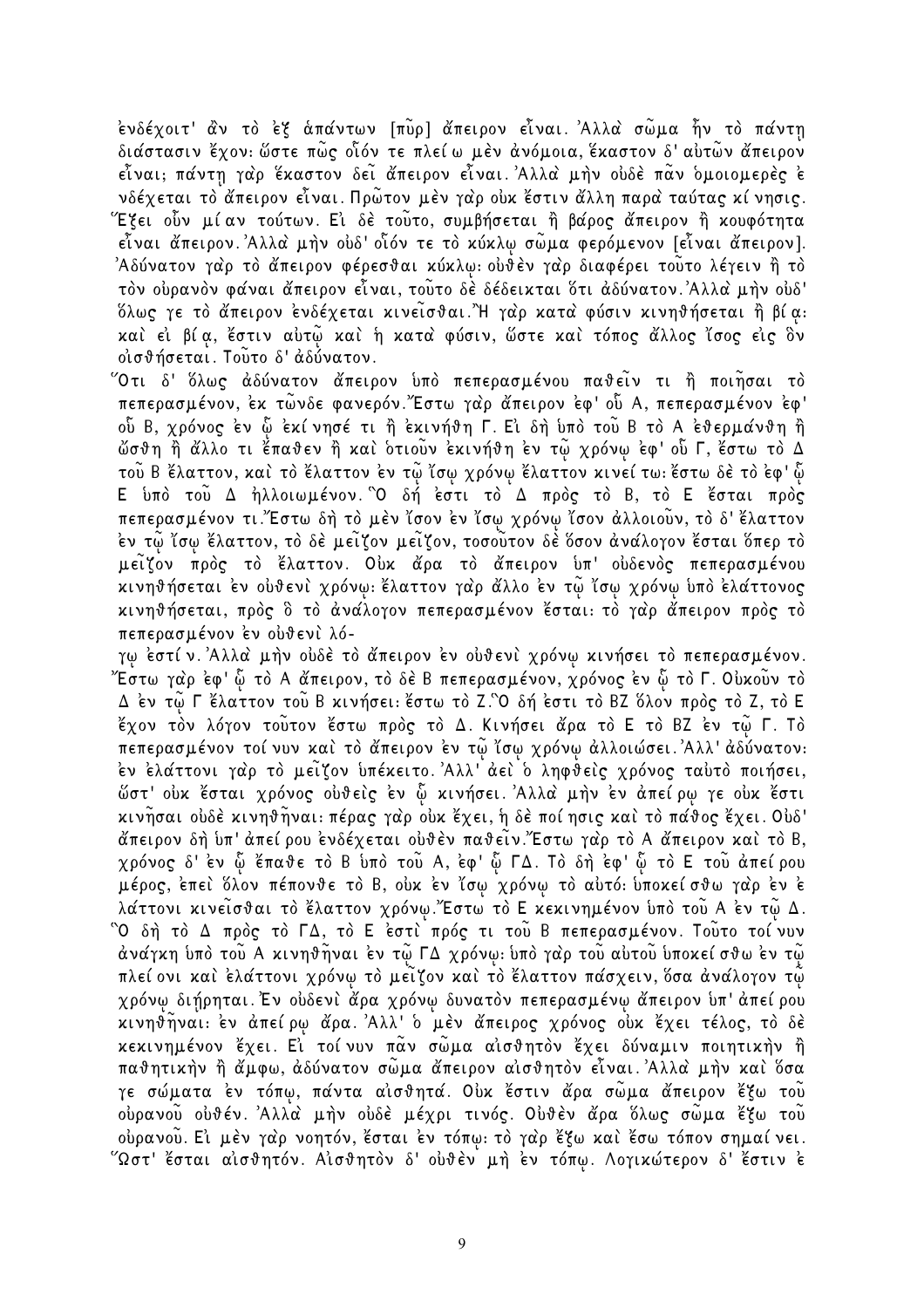πιχειρείν και ὧδε. Ούτε γαρ κύκλω οἷόν τε κινείσθαι το άπειρον δμοιομερες ὄν: μέσον μέν γαρ τοῦ ἀπεί ρου οὐκ ἔστι, τὸ δὲ κύκλω περὶ τὸ μέσον κινεῖται. Ἀλλα μήν οὐδ' ἐπ' εὐθείας οἷόν τε φέρεσθαι τὸ ἄπειρον: δεήσει γαρ ἕτερον εἶναι τοσούτον τόπον άπειρον είς δν οισθήσεται κατα φύσιν, και άλλον τοσούτον είς δν παρα φύσιν. Έτι είτε φύσει έχει κίνησιν του είς εύθυ είτε βία κινειται, άμφοτέρως δεήσει άπειρον εἶναι τὴν κινοῦσαν ἰσχύν: ἥ τε γαρ άπειρος ἀπείρου και του άπείρου άπειρος η ισχύς: ὥστ' ἔσται και το κινουν άπειρον [λόγος δ'εν τοις περι κινήσεως ότι ουθεν έχει άπειρον δύναμιν των πεπερασμένων, ουδε των άπείρων πεπερασμένην]. Ει οὖν τὸ κατα φύσιν καὶ παρα φύσιν ἐνδέχεται κινηθηναι, έσται δύο άπειρα, τό τε κινούν ούτω και το κινούμενον. Έτι το κινούν  $\tau\grave{o}$ 

άπειρον τί έστιν; εί μέν γαρ αύτο έαυτό, έμψυχον έσται. Τούτο δέ πως δυνατόν, άπειρον εἶναι ζὧον; εἰ δ' ἄλλο [τι] τὸ κινοῢν, δύο ἔσται άπειρα, τό τε κινοῢν καὶ τό κινούμενον, διαφέροντα την μορφην και την δύναμιν. Ει δε μη συνεχες το πᾶν, ἀλλ' ὥσπερ λέγει Δημόκριτος καὶ Λεύκιππος, διωρισμένα τὦ κενὦ, μίαν άναγκαίον είναι πάντων την κίνησιν. Διώρισται μεν γαρ τοις σχήμασιν: την δε φύσιν φασὶν αὐτῶν εἶναι μίαν, ὥσπερ ἀν εἰ χρυσὸς ἕκαστον εἴη κεχωρισμένος. Τούτων δέ, καθάπερ λέγομεν, άναγκαΐον εἶναι την αύτην κίνησιν: ὅπου γαρ μία βωλος, και η σύμπασα γη φέρεται, και τό τε παν πυρ και σπινθηρ εις τον αυτον τόπον. Ώστ' ούτε κούφον άπλῶς οὐθεν ἔσται τῶν σωμάτων, ει πάντ' ἔχει βάρος: ει δέ κουφότητα, βαρύ ουδέν. Έτι ει βάρος έχει ή κουφότητα, έσται ή έσχατόν τι του παντός ή μέσον. Τούτο δ' άδύνατον άπεί ρου γ' όντος. Όλως δ', ού μή έστι μέσον μηδ' έσχατον, μηδέ τὸ μέν άνω τὸ δε κάτω, τόπος οὐθεις έσται τοις σώμασι της φορας. Τούτου δέ μη όντος κίνησις ούκ έσται: άναγκη γαρ κινεισθαι ήτοι κατα φύσιν ή παρα φύσιν, ταύτα δ' ὥρισται τοις τόποις τοις τ' οίκεί οις και τοις άλλοτρί οις."Έτι ει οὗ παρα φύσιν τι μένει ἢ φέρεται, ἀναγκη ἄλλου τινὸς εἶναι τούτον τον τόπον κατα φύσιν [τούτο δε πιστον εκ της επαγωγης], αναγκη δη μη πάντα ἢ βάρος ἔχειν ἢ κουφότητα, ἀλλα τα μεν τα δε μή Ότι μεν τοίνυν ούκ έστι τὸ σώμα του παντὸς ἄπειρον, εκ τούτων φανερόν.

# $\boldsymbol{\vartheta}$  .

Διότι δ' οὐδὲ πλείους οἶόν τ' οὐρανοὺς εἶναι, λέγωμεν: τοῦτο γαρ ἔφαμεν ἐ πισκεπτέον, εί τις μή νομίζει καθόλου δεδείχθαι περὶ τῶν σωμάτων ὅτι άδύνατον έκτος είναι του κόσμου τουδε δτιούν αύτων, άλλα μόνον επι των άορίστως κειμένων ειρησθαι τον λόγον. Άπαντα γαρ και μένει και κινειται και κατα φύσιν και βία, και κατα φύσιν μέν, εν ὧ μένει μη βία, και φέρεται, και είς δν φέρεται, καὶ μένει:

έν ὧ δὲ βία, καὶ φέρεται βία, καὶ εἰς ὃν βία φέρεται, βία καὶ μένει."Έτι εἰ βία ήδε ή φορά, ή εναντί α κατα` φύσιν. Έπι` δη` το μέσον το ενταυθα ει βί α οισθήσεται ή γη

έκει̃θεν, ἐντεῦθεν οἰσθήσεται ἐκεῐ κατὰ φύσιν: καὶ εἰ μένει ἐνταῦθα ἡ ἐκει̃θεν μή βία, καὶ οἰσθήσεται δεῦρο κατα φύσιν. Μία γαρ ἡ κατα φύσιν. Έτι ἀνάγκη πάντας τούς κόσμους έκ των αύτων είναι σωμάτων, όμοί ους γ' όντας την φύσιν. Άλλα μήν καὶ τῶν σωμάτων ἕκαστον ἀναγκαῖον τὴν αὐτὴν ἔχειν δύναμιν, οἷον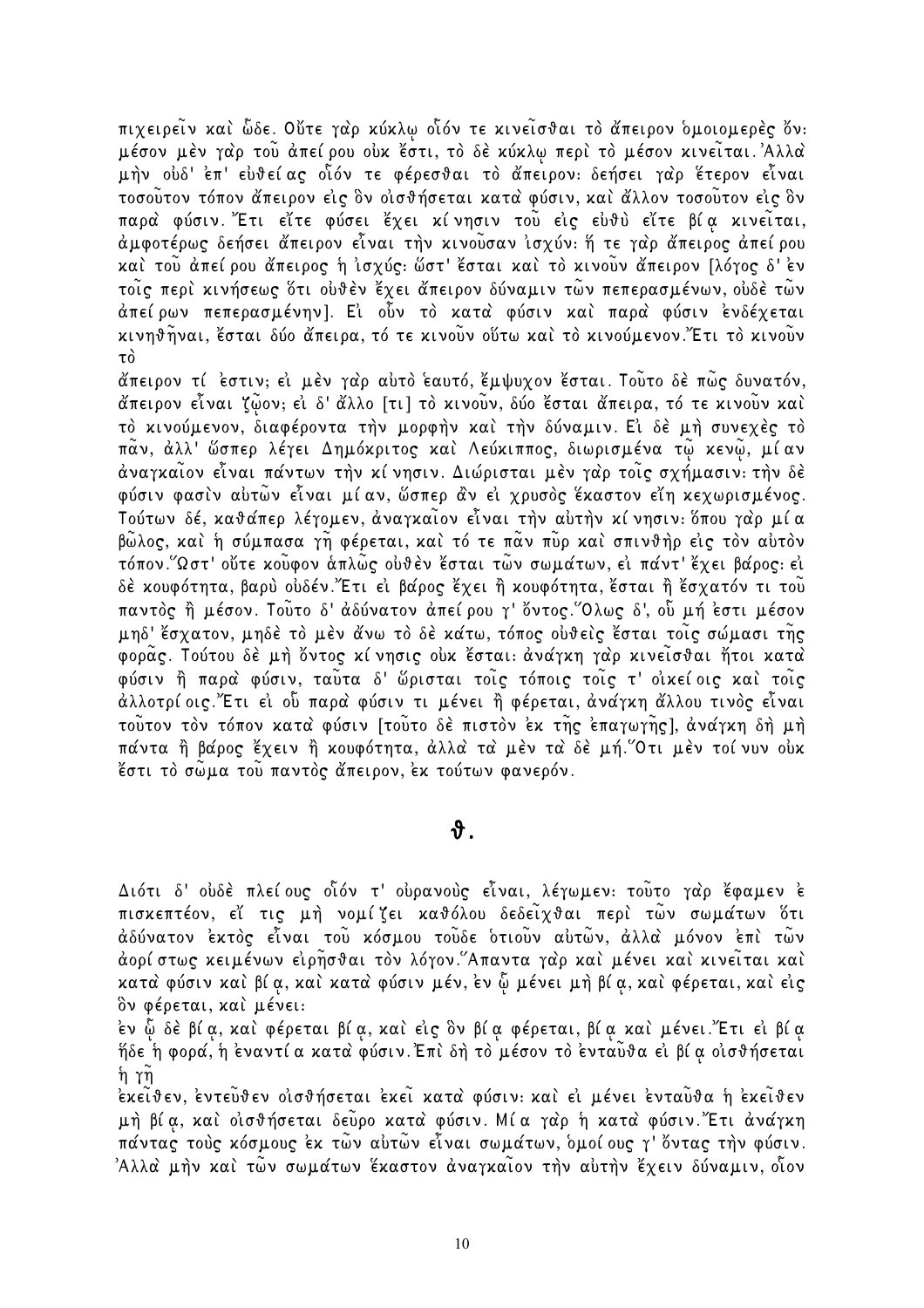λέγω πύρ και γην και τα μεταξυ τούτων: ει γαρ δμώνυμα ταύτα και μη κατα την αύτην ιδέαν λέγονται τάκει τοις παρ' ήμιν, και το παν δμωνύμως άν λέγοιτο κόσμος. Δήλον τοίνυν ότι τὸ μεν ἀπὸ του μέσου φέρεσθαι πέφυκε, τὸ δ' επὶ τὸ μέσον αὐτῶν, εἴπερ πᾶν δμοειδὲς τὸ πῦρ τῷ πυρὶ καὶ τῶν ἄλλων ἕκαστον, ὥσπερ και τα έν τούτω μόρια του πυρός. Ότι δ' άναγκαιον ούτως έχειν, εκ των περι τας κινήσεις υποθέσεων φανερόν: αί τε γαρ κινήσεις πεπερασμέναι, έκαστόν τε των στοιχείων λέγεται καθ' εκάστην των κινήσεων. Ώστ' εἴπερ καὶ αἱ κινήσεις αἱ αύταί, καὶ τα στοιχεἶα ἀναγκαἶον εἶναι πανταχοῦ ταὐτά. Πέφυκεν ἄρα φέρεσθαι καὶ ἐπὶ τόδε τὸ μέσον τὰ ἐν ἄλλψ κόσμψ της γης μόρια, καὶ πρὸς τόδε τὸ έσχατον τὸ ἐκεἶ πὗρ. Ἀλλ' ἀδύνατον: τούτου γαρ συμβαί νοντος ἀνάγκη φέρεσθαι άνω μεν την γην εν τῷ οἰκεί ῳ κόσμῳ, τὸ δὲ πῦρ ἐπὶ τὸ μέσον, ὁμοί ως δὲ καὶ την έντεὖθεν γῆν ἀπὸ τοῦ μέσου φέρεσθαι κατα φύσιν πρὸς τὸ ἐκεἶ φερομένην μέσον, δια το τούς κόσμους ούτω κείσθαι πρός άλλήλους. Ή γαρ ού θετέον την αύτην εἶναι φύσιν τῶν ἁπλῶν σωμάτων ἐν τοῖς πλεί οσιν οὐρανοῖς, ἢ λέγοντας οὕτως τὸ μέσον εν ποιείν άναγκη και το έσχατον: τούτου δ' όντος αδύνατον είναι κόσμους πλεί ους ένός. Τὸ δ' ἀξιοῦν ἄλλην εἶναι φύσιν τῶν ἁπλῶν σωμάτων, ἂν ἀποσχῶσιν έλαττον ἢ πλεἶον τῶν οἰκείων τόπων, ἄλογον: τί γαρ διαφέρει τὸ τοσονδὶ φαναι μῆκος ἀπέχειν ἢ τοσονδί; Διοί σει γαρ κατα λόγον, ὅσω πλεῖον μᾶλλον, τὸ δ' εἶδος τὸ αὐτό. Ἀλλα μὴν ἀναγκη γ' εἶναί τινα κίνησιν αὐτῶν: ὅτι μεν γαρ κινοῦνται, φανερόν. Πότερον οὖν βία πάσας εροῦμεν κινεῖσθαι καὶ τας εναντίας; ἀλλ' ὃ μή πέφυκεν δλως κινείσθαι, άδύνατον τούτο κινείσθαι βία. Ει τοίνυν εστί τις κί νησις αύτῶν κατα φύσιν, άνάγκη τῶν δμοειδῶν καὶ τῶν καθ ' ἕκαστον πρὸς ἕνα άριθμῷ τόπον ὑπάρχειν τὴν κίνησιν, οἷον πρὸς τόδε τι μέσον καὶ πρὸς τόδε τι έσχατον. Εί δέ πρὸς εἴδει ταὐτά, πλεί ω δέ, διότι καὶ τὰ καθ' ἕκαστα πλεί ω μέν, εἴδει δ' ἕκαστον ἀδιάφορον, οὐ τῷ μὲν τῷ δ' οὐ τοιοῦτον ἔσται τῶν μορί ων, ἀλλ' δμοίως πασιν: δμοίως γαρ άπαντα κατ' είδος αδιάφορα αλλήλων, αριθμώ δ' έτερον δτιούν δτουούν. Λέγω δε τούτο, δτι εί τα ενταύθα μόρια προς άλληλα και τα εν ετέρω κόσμω δμοί ως έχει, και το ληφθεν εντευθεν ουδεν διαφερόντως προς τῶν ἐν ἄλλῳ τινὶ κόσμῳ μορίων καὶ πρὸς τῶν ἐν τῷ αὐτῷ, ἀλλ' ὡσαύτως: διαφέρουσι γαρ ούθεν είδει άλλήλων. Ώστ' αναγκαίον ή κινείν ταύτας τας υποθέσεις, ή το μέσον εν είναι και το έσχατον. Τούτου δ' όντος άνάγκη και τον ούρανον ένα μόνον είναι και μη πλείους, τοις αυτοις τεκμηρίοις τούτοις και ταις αύταις αναγκαις. Ότι δ' έστι τι ού πέφυκεν ή γη φέρεσθαι και το πυρ, δηλον καὶ ἐκ τῶν ἄλλων. Όλως γαρ τὸ κινούμενον ἔκ τινος εἴς τι μεταβάλλει, καὶ ταυτα εξ ού και εις δ είδει διαφέρει: πασα δε πεπερασμένη μεταβολή: οίον το ύγιαζόμενον έκ νόσου είς υγίειαν και το αυξανόμενον εκ μικρότητος είς μέγεθος Καὶ τὸ φερόμενον ἄρα: καὶ γαρ τουτο γίνεταί ποθέν ποι. Δει ἄρα εἴδει διαφέρειν εξ οὗ καὶ εἰς ὃ πέφυκε φέρεσθαι, ὥσπερ τὸ ὑγιαζόμενον οὐχ οὗ ἔτυχεν, ούδ' ού βούλεται ο κινών. Και το πυρ άρα και η γη ούκ εις άπειρον φέρονται, άλλ' είς άντικεί μενα: άντί κειται δὲ κατα τόπον τὸ ἄνω τῷ κάτω, ὥστε ταυτα ἔσται πέρατα της φορας. Έπει και η κύκλω έχει πως αντικεί μενα τα κατα διάμετρον, τη δ' Όλη ούκ έστιν εναντίον ούδέν, ώστε και τούτοις τρόπον τινα η κίνησις είς άντικεί μενα καὶ πεπερασμένα. Ἀνάγκη ἄρα εἶναί τι τέλος καὶ μὴ εἰς ἄπειρον φέρεσθαι. Τεκμήριον δε του μη είς άπειρον φέρεσθαι και το την γην μέν, δσω άν έγγυτέρω ἦ τοῦ μέσου, θᾶττον φέρεσθαι, τὸ δὲ πῦρ, ὅσῳ ἀν τοῦ ἄνω. Εἰ δ' ἄπειρον ήν, άπειρος ἂν ἦν καὶ ἡ ταχυτής, εἰ δ' ἡ ταχυτής, καὶ τὸ βάρος καὶ ἡ κουφότης: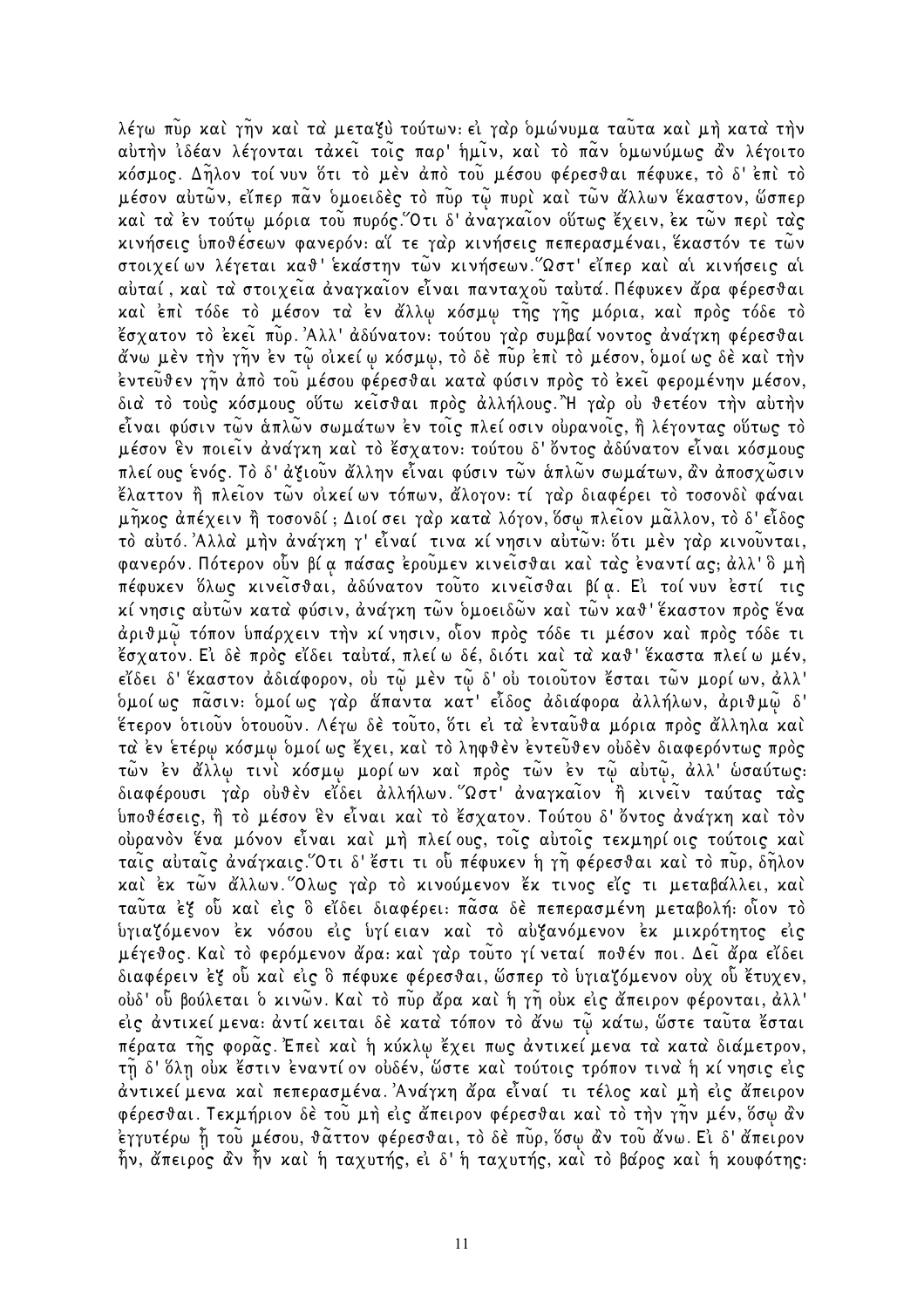ώς γαρ [εί] τώ κατωτέρω ταχύ ήν τι, έτερον τώ βάρει άν ήν ταχύ, ούτως εί άπειρος ἦν ἡ τούτου ἐπί δοσις, καὶ ἡ τῆς ταχυτῆτος ἐπί δοσις άπειρος ἀν ἦν. Ἀλλα

(278) μήν ούδ' ύπ' άλλου φέρεται αύτων το μεν άνω το δε κάτω: ούδε βία, ώσπερ τινές φασι τη εκθλίψει. Βραδύτερον γαρ άν εκινείτο το πλείον πυρ άνω και η πλείων γη κάτω: νύν δέ τούναντίον άει το πλείον πύρ θάττον φέρεται και ή πλεί ων

γη είς τον αύτων τόπον. Ουδε θαττον άν προς τω τέλει εφέρετο, ει βία και ε κθλί ψει: πάντα γαρ του βιασαμένου πορρωτέρω γιγνόμενα βραδύτερον φέρεται, και όθεν βία, εκει φέρεται ου βία. Ώστ' εκ τούτων θεωρούσιν έστι λαβείν την πίστιν περὶ τῶν λεγομένων ἱκανῶς. "Ετι δὲ καὶ δια τῶν ἐκ τῆς πρώτης φιλοσοφίας λόγων δειχθεί η άν, καὶ ἐκ τῆς κύκλῳ κινήσεως, ἣν ἀναγκαἶον ἀί διον δμοί ως 'ενταῦθα τ' εἶναι καὶ 'εν τοις ἄλλοις κόσμοις. Δηλον δε κάν ὧδε γένοιτο σκοπουμένοις ότι άναγκη ένα είναι τον ουρανόν. Τριών γαρ όντων τών σωματικών στοιχεί ων, τρείς έσονται και οι τόποι των στοιχεί ων, είς μεν ο του ύφισταμένου σώματος ο περί το

μέσον, άλλος δὲ ὁ τοῦ κύκλῳ φερομένου, ὅσπερ ἐστιν ἔσχατος, τρί τος δ' ὁ μεταξυ τούτων δ του μέσου σώματος. Ανάγκη γαρ εν τούτω είναι το επιπολάζον. Ει γαρ μή έν τούτω, έξω έσται: άλλ' άδύνατον έξω. Το μεν γαρ άβαρες το δ' έχον βάρος, κατωτέρω δε ο του βάρος έχοντος σώματος τόπος, είπερ ο προς τώ μέσω του βαρέος. Αλλα μήν ούδε παρα φύσιν: άλλω γαρ έσται κατα φύσιν, άλλο δ' ούκ ήν. 'Ανάγκη άρα 'εν τῷ μεταξύ εἶναι. Τούτου δ' αὐτοῦ τί νες εἰσὶ διαφοραί, ὕστερον 'ε ρούμεν. Περὶ μὲν οὖν τῶν σωματικῶν στοιχεί ων, ποια τ' ἐστὶ καὶ πόσα, καὶ τίς ἑ κάστου τόπος, έτι δ' δλως πόσοι το πληθος οι τόποι, δηλον ημίν έκ των ειρημένων.

ι.

Ότι δ' οὐ μόνον εἶς ἐστί ν, ἀλλα καὶ ἀδύνατον γενέσθαι πλεί ους, ἔτι δ' ὡς άίδιος άφθαρτος ὢν και άγένητος, λέγωμεν, πρώτον διαπορήσαντες περι αυτου. Δόξειε γαρ αν ώδι σκοπουμένοις αδύνατον ένα και μόνον είναι αυτόν: εν άπασι γαρ και τοις φύσει και τοις άπο τέχνης συνεστώσι και γεγενημένοις έτερόν ε στιν αύτή τε καθ' αύτην η μορφη και μεμιγμένη μετα της ύλης: οίον της σφαί ρας έτερον τὸ εἶδος καὶ ἡ χρυσῆ καὶ ἡ χαλκῆ σφαϊρα, καὶ πάλιν τοῦ κύκλου έτέρα ή μορφή και ο χαλκούς και ο ζύλινος κύκλος: το γαρ τί ήν είναι λέγοντες σφαίρα ἢ κύκλω οὐκ ἐροῦμεν ἐν τῷ λόγω χρυσὸν ἢ χαλκόν, ὡς οὐκ ὄντα ταῦτα της ούσίας: ἂν δε την χαλκην ή χρυσην, ερούμεν, και εαν μη δυνώμεθα νοησαι μηδέ λαβείν άλλο τι παρα το καθ' έκαστον. Ένί οτε γαρ ούθεν κωλύει τουτο συμβαίνειν, οίον ει μόνος είς ληφθεί η κύκλος: ούθεν γαρ ήττον άλλο έσται το κύκλω εἶναι καὶ τῷδε τῷ κύκλω, καὶ τὸ μὲν εἶδος, τὸ δ' εἶδος ἐν τῇ ὕλῃ καὶ τῶν καθ' έκαστον. Έπει ούν έστιν ο ουρανος αισθητός, των καθ' έκαστον άν είη: το γαρ αισθητον άπαν εν τη ύλη υπηρχεν. Ει δε των καθ' έκαστον, έτερον αν είη τῷδε τῷ οὐρανῷ εἶναι καὶ οὐρανῷ ἁπλῶς. Έτερον ἄρα ὅδε ὁ οὐρανὸς καὶ οὐρανὸς άπλώς, και το μεν ώς είδος και μορφή, το δ' ώς τη ύλη μεμιγμένον. Ών δ' εστι μορφή τις καὶ εἶδος, ἤτοι ἔστιν ἢ ἐνδέχεται πλείω γενέσθαι τα καθ' ἕκαστα.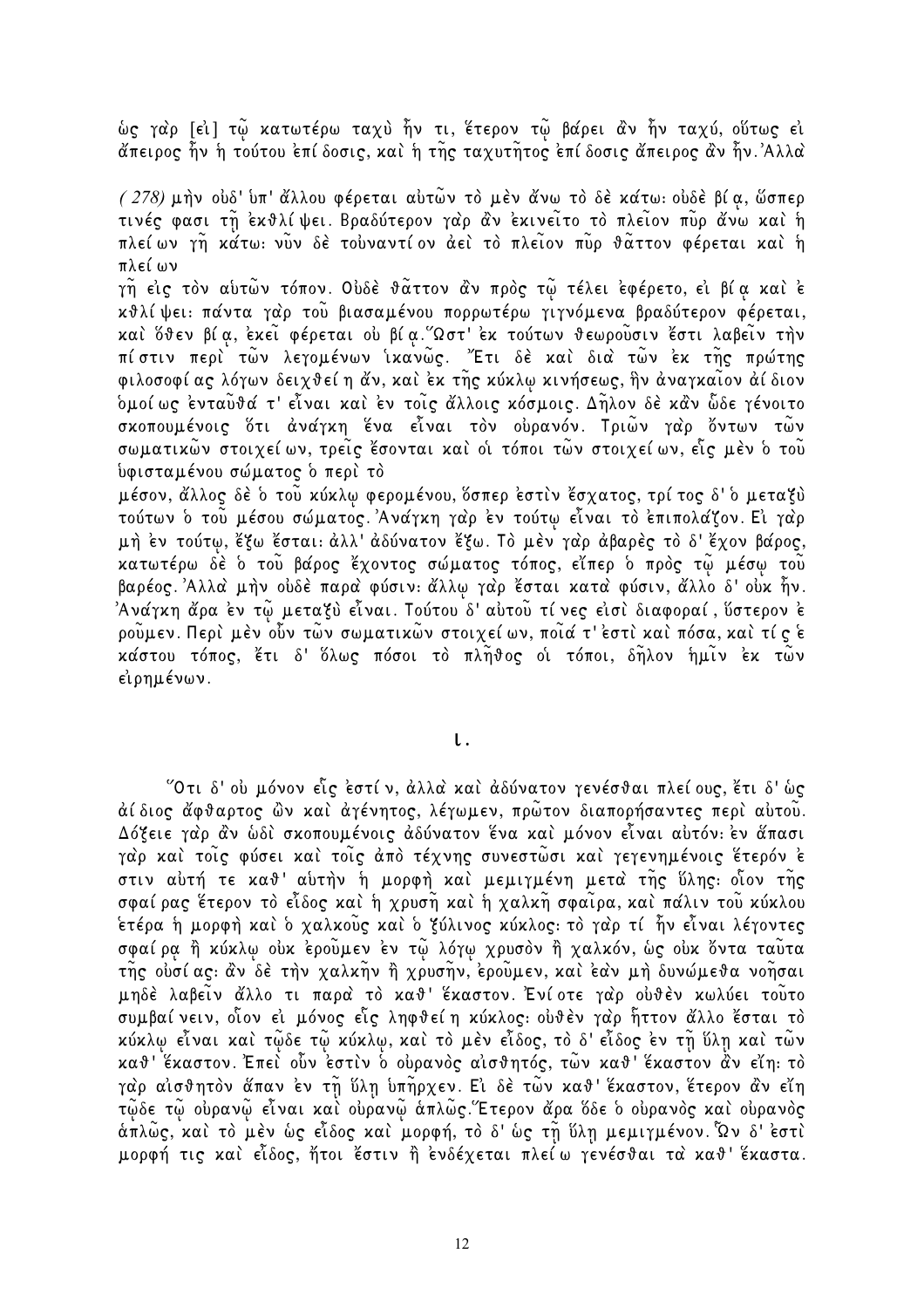Είτε γαρ έστιν είδη, καθάπερ φασί τινες, ανάγκη τούτο συμβαίνειν, είτε και γωριστὸν μηθὲν τῶν τοιούτων, οὐθὲν ἧττον: ἐπὶ πάντων γαρ οὕτως δρῶμεν, ὅσων ή οὐσία ἐν ὕλη ἐστίν, πλείω καὶ ἄπειρα ὄντα τα ὁμοειδη̃. Ώστε ἤτοι εἰσὶ πλεί ους ούρανοι ή ενδέχεται πλεί ους είναι. Έκ μεν δη τούτων υπολάβοι τις άν και είναι καὶ ἐνδέχεσθαι πλείους εἶναι οὐρανούς: σκεπτέον δὲ πάλιν τί τούτων λέγεται καλώς και τί ου καλώς. Το μεν ούν έτερον είναι τον λόγον τον άνευ της ύλης και τον εν τη ύλη της μορφης καλως τε λέγεται, και έστω τουτ' άληθές 'Αλλ' ουδεν ήττον ούδεμία άναγκη δια τούτο πλεί ους είναι κόσμους, ούδ' ενδέχεται γενέσθαι πλεί ους, είπερ ούτος εξ άπάσης εστι της ύλης, ώσπερ έστιν.

Ώδὶ δὲ μᾶλλον ἴσως τὸ λεγόμενον ἔσται δῆλον. Εὶ γάρ ἐστιν ἡ γρυπότης καμπυλότης έν ρινι ή σαρκί, και έστιν ύλη τη γρυπότητι η σάρζ, ει εζ απασών τῶν σαρκῶν μία γένοιτο σαρξ και υπάρξειεν ταύτη το γρυπόν, ουθεν ἀν ἄλλ' ούτ' εζη γρυπον ούτ ενδέχοιτο γενέσθαι Όμοίως δε και ει τω ανθρώπω εστιν ύλη σάρκες και όστα, ει εκ πάσης της σαρκός και πάντων των όστων άνθρωπος γένοιτο άδυνάτων ὄντων διαλυθῆναι, οὐκ ἂν ἐνδέχοιτο εἶναι ἄλλον ἄνθρωπον. 'Ωσαύτως δὲ καὶ ἐπὶ τῶν ἄλλων: ὅλως γαρ ὅσων ἐστὶν ἡ οὐσία ἐν ὑποκειμένη τινὶ ύλη, τούτων ουδέν ενδέχεται γίγνεσθαι μή υπαρχούσης τινός ύλης. Ο δ' ουρανός έστι μεν τῶν καθ' ἕκαστα καὶ τῶν ἐκ τῆς ὕλης: ἀλλ' εἰ μὴ ἐκ μορίου αὐτῆς συνέστηκεν άλλ' έξ άπάσης, το μεν είναι αυτώ ουρανώ και τώδε τω ουρανώ έτερόν έστιν, ού μέντοι ούτ' άν είη άλλος ούτ' άν ενδέχοιτο γενέσθαι πλεί ους, δια τὸ πᾶσαν τὴν ὕλην περιειληφέναι τοῦτον. Λεί πεται ἄρα αὐτὸ τοῦτο δεἶξαι, ὅτι ἐξ άπαντος τοῦ φυσικοῦ καὶ τοῦ αἰσθητοῦ συνέστηκε σώματος. Εἴπωμεν δὲ πρῶτον τί λέγομεν εἶναι τὸν οὐρανὸν καὶ ποσαχῶς, ἵνα μᾶλλον ἡμἶν δῆλον γένηται τὸ ζητούμενον. Ένα μέν οὖν τρόπον ουρανόν λέγομεν την ουσίαν την της εσχατης του παντός περιφοράς, ή σώμα φυσικόν το έν τη εσχάτη περιφορά του παντός: ειώθαμεν γαρ το έσχατον και το άνω μαλιστα καλείν ουρανόν, εν ὥ και το θείον παν ίδρύσθαί φαμεν. Άλλον δ' αὖ τρόπον το συνεχες σώμα τη εσχάτη περιφορα τοῦ παντός, ἐν ῷ σελήνη καὶ ἥλιος καὶ ἔνια τῶν ἄστρων: καὶ γαρ ταῦτα ἐν τῷ οὐρανῷ εἶναί φαμεν. "Ετι δ' ἄλλως λέγομεν οὐρανὸν τὸ περιεχόμενον σῶμα ὑπὸ της εσχάτης περιφοράς: το γαρ δλον και το παν ειώθαμεν λέγειν ουρανόν. Τριχώς δη λεγομένου του ουρανού, το όλον το υπο της εσχατης περιεχόμενον περιφοράς έξ άπαντος άναγκη συνεστάναι του φυσικού και του αισθητού σώματος δια το μήτ' είναι μηδεν έξω σώμα του ουρανου μήτ' ενδέχεσθαι γενέσθαι. Ει γαρ έστιν έξω της εσχάτης περιφοράς σώμα φυσικόν,

άνάγκη αὐτὸ ἤτοι τῶν ἁπλῶν εἶναι σωμάτων ἢ τῶν συνθέτων, καὶ ἢ κατὰ φύσιν ἢ παρα φύσιν ἔχειν. Τῶν μὲν οὗν ἁπλῶν οὐθὲν ἀν εἴη. Τὸ μὲν γαρ κύκλω φερόμενον δέδεικται ότι ούκ ενδέχεται μεταλλάξαι τον αύτου τόπον. Αλλα μήν ούδέ τὸ ἀπὸ τοῦ μέσου δυνατόν, οὐδὲ τὸ ὑφιστάμενον. Κατα φύσιν μὲν γαρ οὐκ ἀν εἴησαν [ἄλλοι γαρ αὐτῶν οἰκεῖοι τόποι], παρα φύσιν δ' εἴπερ εἰσίν, ἄλλω τινὶ έσται κατα` φύσιν ὁ ἔζω τόπος: τὸν γαρ τούτῳ παρα` φύσιν ἀναγκαῖον ἄλλῳ εἶναι κατα φύσιν. Άλλ' ούκ ἦν άλλο σῶμα παρα ταῦτα. Ούκ άρ' έστι δυνατον ούθεν τῶν άπλῶν ἔξω εἶναι τοῦ οὐρανοῦ σῶμα. Εὶ δὲ μὴ τῶν ἁπλῶν, οὐδὲ τῶν μικτῶν: άναγκη γαρ εἶναι καὶ τα ἁπλα τοῦ μικτοῦ ὄντος. Ἀλλα μὴν οὐδὲ γενέσθαι δυνατόν: ήτοι γαρ κατα φύσιν έσται ή παρα φύσιν, και ή απλουν ή μικτόν. Ώστε πάλιν ο αὐτὸς ἥξει λόγος: οὐδὲν γαρ διαφέρει σκοπείν εἰ ἔστιν ἢ εἰ γενέσθαι δυνατόν. Φανερὸν τοίνυν εκ τῶν εἰρημένων ὅτι οὔτ' ἔστιν ἔξω οὔτ' εγχωρεϊ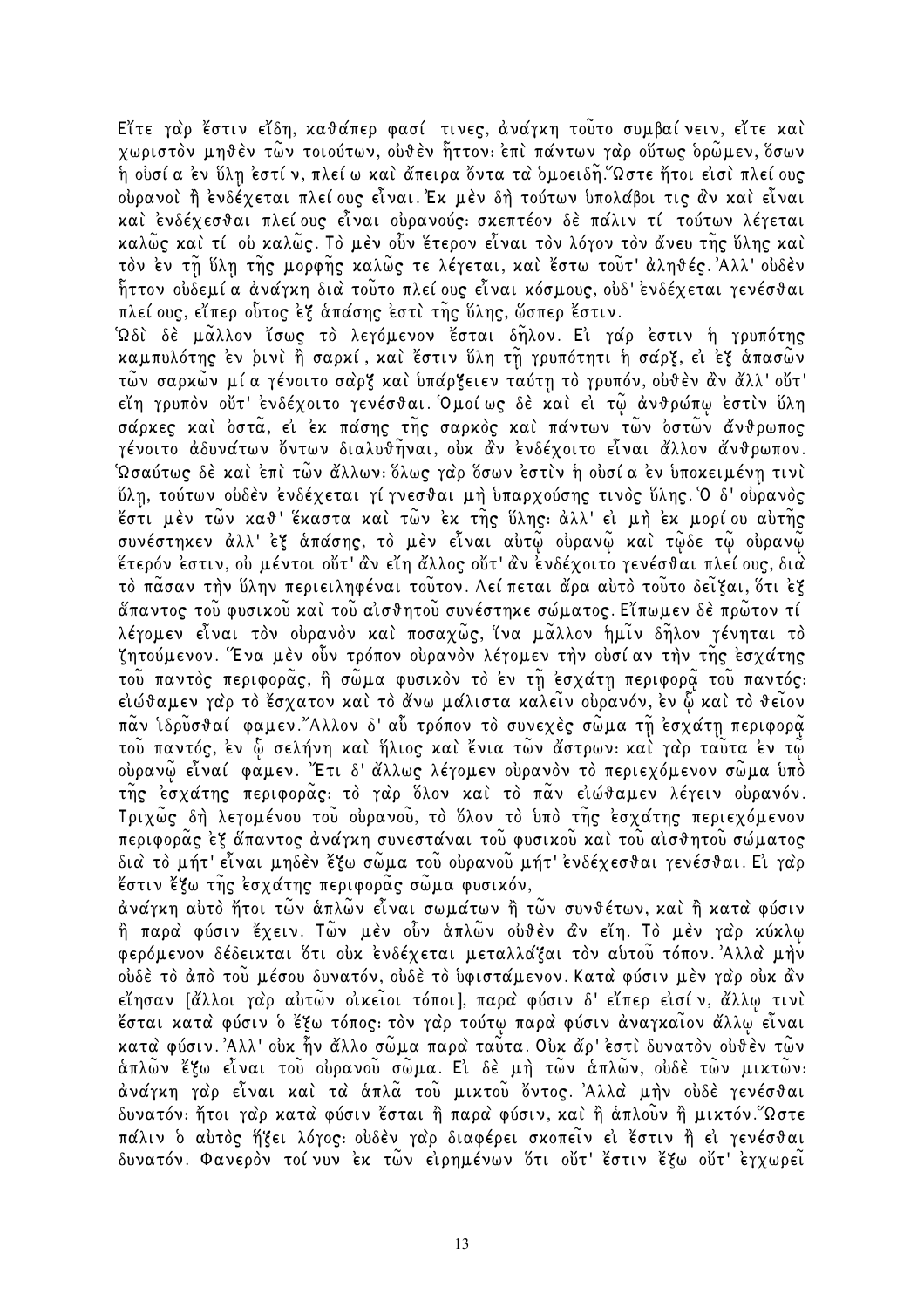γενέσθαι σώματος όγκον ούθενός: εξ άπάσης άρ' εστί της οίκείας ύλης ο πας κόσμος: Όλη γαρ ἦν αύτὦ τὸ φυσικὸν σὦμα καὶ αισθητόν. "Ωστ' ούτε νŨν εισι πλεί ους ούρανοί ούτ' έγένοντο, ούτ' ενδέχεται γενέσθαι πλεί ους: άλλ' είς και μόνος και τέλειος ούτος ουρανός εστιν. Άμα δε δηλον ότι ουδε τόπος ουδε κενον ούδε χρόνος εστιν έξω του ούρανου. Έν άπαντι γαρ τόπω δυνατον υπάρξαι σώμα: κενόν δ' εἶναί φασιν εν ὧ μη ενυπάρχει σῶμα, δυνατόν δ' εστι γενέσθαι: χρόνος δέ άριθμός κινήσεως: κίνησις δ' άνευ φυσικού σώματος ούκ έστιν. Έξω δέ του ούρανοῦ δέδεικται ὅτι οὔτ' ἔστιν οὔτ' ἐνδέχεται γενέσθαι σῶμα. Φανερὸν ἄρα ὅτι οὔτε τόπος οὔτε κενὸν οὔτε χρόνος ἐστὶν ἔξω. Διόπερ οὔτ' ἐν τόπω τἀκει πέφυκεν, ούτε γρόνος αυτα ποιεί γηράσκειν, ουδ' εστιν ουδενος ουδεμία μεταβολή των υπέρ τήν εξωτάτω τεταγμένων φοράν, άλλ' άναλλοί ωτα καὶ ἀπαθῆ τὴν ἀρί στην ἔχοντα ζωήν και τήν αυταρκεστάτην διατελεί τον άπαντα αιώνα. [Και γαρ τούτο τούνομα θεί ως έφθεγκται παρα τῶν ἀρχαί ων. Τὸ γαρ τέλος τὸ περιέχον τὸν τῆς ἑκάστου ζωης χρόνον, ού μηθέν έξω κατα φύσιν, αιων εκάστου κέκληται. Κατα τον αυτον δέ λόγον καὶ τὸ τοῦ παντὸς οὐρανοῦ τέλος καὶ τὸ τὸν πάντα χρόνον καὶ τὴν άπειρί αν περιέχον τέλος αιών εστιν, άπό του αιει είναι την επωνυμί αν ειληφώς, άθάνατος και θείος]. Όθεν και τοις άλλοις εξήρτηται, τοις μεν ακριβέστερον τοις δ' άμαυρως, το είναί τε και ζην. Και γάρ, καθάπερ εν τοις εγκυκλίοις φιλοσοφήμασι περί τα θεία, πολλάκις προφαίνεται τοις λόγοις ότι το θείον άμετάβλητον άναγκαιον είναι παν το πρώτον και άκρότατον: δ ούτως έχον μαρτυρεί τοις είρημένοις. Ούτε γαρ άλλο κρειττόν εστιν δ τι κινήσει Γεκεινο γαρ άν εἴη θειότερον] οὔτ ἔχει φαῦλον οὐδέν, οὔτ 'ενδεὲς τῶν αὑτοῦ καλῶν οὐδενός 'ε στιν. Καὶ ἄπαυστον δὴ κίνησιν κινεἶται εὐλόγως: πάντα γαρ παύεται κινούμενα δταν έλθη είς τον οίκείον τόπον, του δε κύκλω σώματος ο αύτος τόπος δθεν ήρξατο και είς δν τελευτα.

### κ.

Τούτων δέ διωρισμένων λέγωμεν μετα ταύτα πότερον αγένητος ή γενητός και άφθαρτος ή φθαρτός, διεξελθόντες πρότερον τας των άλλων υπολήψεις: αι γαρ τῶν ἐναντίων ἀποδεί ξεις ἀπορίαι περὶ τῶν ἐναντίων εἰσίν. ΎΑμα δὲ καὶ μἆλλον ἂν εἴη πιστα τα μέλλοντα λεγθήσεσθαι προακηκοόσι τα τῶν άμφισβητούντων λόγων δικαιώματα. Το γαρ ερήμην καταδικάζεσθαι δοκείν ήττον άν ημίν υπάρχοι: και γαρ δεί διαιτητας άλλ' ουκ άντιδίκους είναι τους μέλλοντας τάληθές κρίνειν ίκανώς. Γενόμενον μέν οὖν άπαντες εἶναί φασιν, άλλα γενόμενον οί μέν άίδιον, οί δέ φθαρτον ώσπερ οτιούν άλλο τών συνισταμένων, οι δ' έναλλαξ ότε μεν ούτως ότε δε άλλως έχειν [φθειρόμενον], καί τούτο αίεί διατελείν ούτως, ώσπερ Έμπεδοκλης δ Ακραγαντίνος καί Ήρακλειτος ο Έφέσιος. Το μεν οὖν γενέσθαι μεν αίδιον δ' ὅμως εἶναι φαναι τῶν άδυνατων. Μόνα γαρ ταύτα θετέον ευλόγως όσα επι πολλών ή παντων δρώμεν υπάρχοντα, περί δέ τούτου συμβαίνει τούναντίον: άπαντα γαρ τα γινόμενα και φθειρόμενα φαίνεται. Έτι δὲ τὸ μὴ ἔχον ἀρχὴν τοῦ ὡδὶ ἔχειν, ἀλλ' ἀδύνατον άλλως έχειν πρότερον τὸν ἄπαντα αἰῶνα, ἀδύνατον καὶ μεταβάλλειν: ἔσται γάρ τι αἴτιον, ὃ εἰ ὑπῆρχε πρότερον, δυνατὸν ἂν ἦν ἄλλως ἔχειν τὸ ἀδύνατον ἄλλως έχειν. Ει δέ πρότερον εξ άλλως εχόντων συνέστη ο κόσμος, ει μέν άει ούτως ε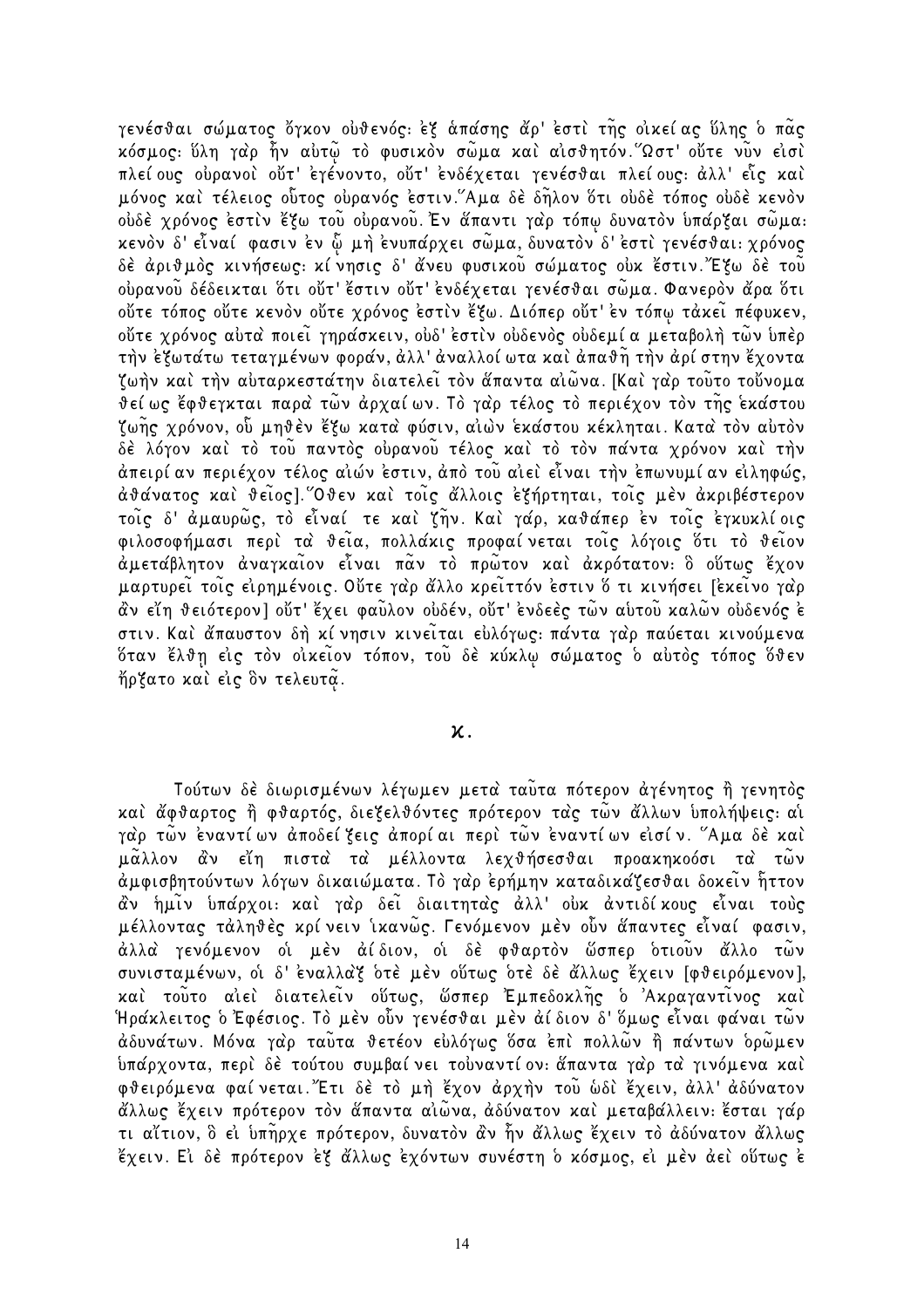γόντων και αδυνάτων άλλως έγειν, ούκ αν εγένετο: ει δε γέγονεν, ανάγκη δηλονότι κάκεῖνα δυνατα εἶναι ἄλλως ἔχειν καὶ μὴ ἀεὶ οὕτως ἔχειν, ὥστε καὶ συνεστώτα διαλυθήσεται και διαλελυμένα συνέστη έμπροσθεν, και τουτ' άπειράκις ή ούτως είχεν ή δυνατόν ήν. Εί δέ τουτ', ούκ άν είη άφθαρτος, ούτ' εί άλλως εἶχέ ποτε οὔτ' εἰ δυνατὸν ἀλλως ἔχειν Ἡν δέ τινες βοήθειαν ἐπιχειροῦσι φέρειν εαυτοίς των λεγόντων άφθαρτον μεν είναι γενόμενον δέ, ούκ έστιν άληθής: δμοίως γάρ φασι τοις τα διαγράμματα γράφουσι και σφας ειρηκέναι περί της γενέσεως, ούχ ώς γενομένου ποτέ, άλλα διδασκαλίας χάριν ώς μαλλον γνωριζόντων, ώσπερ τὸ διάγραμμα γιγνόμενον θεασαμένους. Τούτο δ' έστίν, ώσπερ λέγομεν, ού το αύτό: εν μέν γαρ τη ποιήσει των διαγραμμάτων πάντων τεθέντων είναι άμα το αύτο συμβαί νει, εν δε ταις τούτων αποδεί ξεσιν ου ταυτόν, άλλ' άδύνατον: τα γαρ λαμβανόμενα πρότερον και ύστερον υπεναντία εστίν: εξ άτάκτων γαρ τεταγμένα γενέσθαι φασίν, άμα δὲ άτακτον εἶναι καὶ τεταγμένον άδύνατον, άλλ' άνάγκη γένεσιν εἶναι την χωρίζουσαν και χρόνον: εν δε τοις διαγράμμασιν ούδέν τω χρόνω κεχώρισται. Ότι μέν ούν αδύνατον άμ' αίδιον αύτον είναι και γενέσθαι, φανερόν. Το δ'εναλλαξ συνιστάναι και διαλύειν ουδεν άλλοιότερον ποιείν 'εστιν ή το κατασκευάζειν αυτον αίδιον μέν, άλλα' μεταβάλλοντα την μορφήν, ώσπερ εί τις έκ παιδός άνδρα γινόμενον και έξ άνδρος παιδα δτε μεν φθείρεσθαι δτε δ' είναι οίοιτο: δηλον γαρ δτι και είς άλληλα τῶν στοιχεί ων συνιόντων οὐχ ἡ τυχοῦσα τάζις γίγνεται καὶ σύστασις, άλλ' ή αύτή, άλλως τε και κατα τους τουτον τον λόγον ειρηκότας, οι της διαθέσεως εκατέρας αιτιώνται το εναντί ον. Ώστ' ει το δλον σώμα συνεχες δν δτε μέν ούτως ότε δ' έκεί νως διατί θεται και διακεκόσμηται, ή δε του δλου σύστασίς έστι κόσμος καὶ οὐρανός, οὐκ ἂν ὁ κόσμος γίγνοιτο καὶ φθείροιτο, ἀλλ' αί διαθέσεις αύτου. Το δ' όλως γενόμενον φθαρηναι και μη ανακαμπτειν όντος μεν ένος άδύνατόν εστιν: πριν γαρ γενέσθαι άει υπήρχεν ή προ αυτού σύστασις, ήν μή γενομένην ούχ οἷόν τ' εἶναί φαμεν μεταβάλλειν: ἀπεί ρων δ' ὄντων 'ενδέχεται μαλλον. Οὐ μὴν ἀλλα καὶ τοῦτο πότερον ἀδύνατον ἢ δυνατόν, ἔσται δῆλον ἐκ τῶν ύστερον: είσι γάρ τινες οις ενδέχεσθαι δοκει και αγένητόν τι ον φθαρηναι και γενόμενον άφθαρτον διατελείν, ώσπερ εν τῷ Τιμαί ῳ: ἐκεἶ γάρ φησι τὸν οὐρανὸν γενέσθαι μέν, ού μήν άλλ' έσεσθαί γε τον λοιπον άει χρόνον. Προς ούς φυσικώς μέν περὶ οὐρανοῦ μόνον εἴρηται, καθόλου δὲ περὶ ἄπαντος σκεψαμένοις ἔσται καί περί τούτου δηλον.

## $\lambda$ .

Πρώτον δέ διαιρετέον πώς άγένητα καὶ γενητά φαμεν καὶ φθαρτα καὶ άφθαρτα: πολλαχώς γαρ λεγομένων, κάν μηδεν διαφέρη προς τον λόγον, ανάγκη τήν διάνοιαν άορίστως έχειν, άν τις τω διαιρουμένω πολλαχως ως αδιαιρέτω χρήται: άδηλον γαρ κατα ποίαν φύσιν αύτων συμβαίνει το λεχθέν. Λέγεται δ' άγένητον ένα μέν τρόπον 'εα'ν ή τι νύν πρότερον μη 'ον άνευ γενέσεως και' μεταβολής, καθάπερ ένιοι το άπτεσθαι και το κινείσθαι λέγουσιν: ού γαρ είναι γενέσθαι φασίν άπτόμενον, ούδε κινούμενον. Ένα δ' εί τι ενδεχόμενον γίνεσθαι ἢ γενέσθαι μή ἐστιν: ὁμοίως γαρ καὶ τοῦτο ἀγένητον, ὅτι ἐνδέχεται γενέσθαι. "Ένα δ' εἴ τι ὅλως ἀδύνατον γενέσθαι, ὥσθ' ὁτὲ μὲν εἶναι ὁτὲ δὲ μή. [Τὸ δ'

15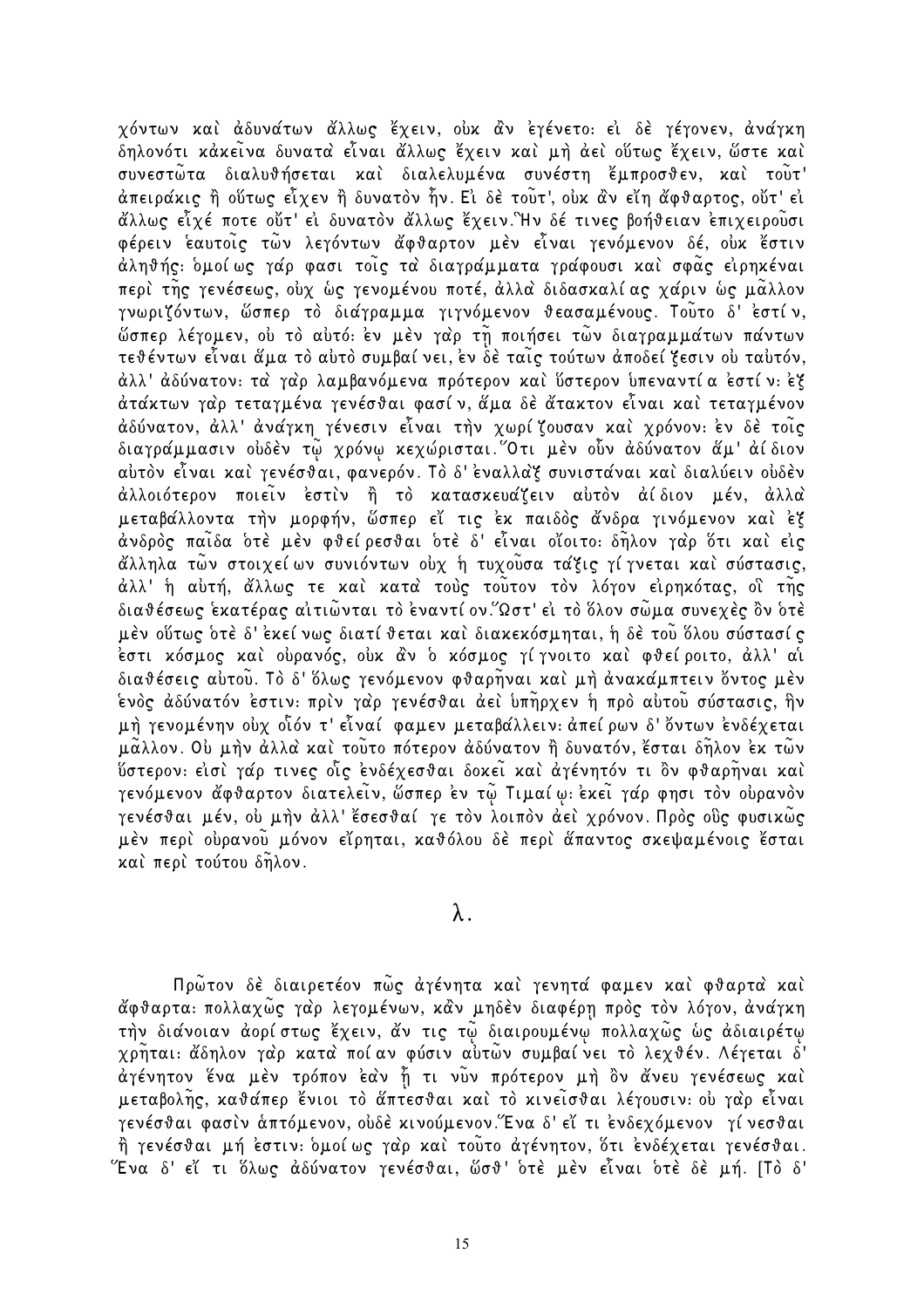άδύνατον λέγεται διχως. Ή γαρ τω μη άληθές είναι ειπείν ότι γένοιτ' άν, ή τω μή ραδίως μηδέ ταχύ ή καλώς.

Τον αυτον δε τρόπον και το γενητον ένα μεν ει μη ον πρότερον ύστερον έστιν, εἴτε γινόμενον εἴτ' ἄνευ τοῦ γίνεσθαι, ὁτὲ μὲν μὴ ὄν, παλιν δ' ὄν. Ένα δ' εἰ δυνατόν, είτε τῷ ἀληθεῖ διορισθέντος τοῦ δυνατοῦ είτε τῷ ῥαδί ως. Ένα δ' ἐαν ἡ γένεσις αύτου έκ του μή όντος είς το όν, είτ' ήδη όντος, δια του γίνεσθαι δ' ὄντος, εἴτε καὶ μήπω ὄντος, ἀλλ' ἐνδεχομένου. Καὶ φθαρτὸν δὲ καὶ ἄφθαρτον ώσαύτως: είτε γαρ πρότερόν τι ὂν ὕστερον ἢ μή εστιν ἢ ενδέχεται μή εἶναι, φθαρτὸν εἶναί φαμεν, εἴτε φθειρόμενόν ποτε καὶ μεταβάλλον, εἴτε μή."Εστι δ' δτε καὶ τὸ δια τοῦ φθεί ρεσθαι ἐνδεχόμενον μὴ εἶναι φθαρτὸν εἶναί φαμεν, καὶ έτι άλλως το ραδίως φθειρόμενον, δ είποι άν τις εύφθαρτον. Και περι του άφθάρτου ο αύτος λόγος: "Η γαρ το άνευ φθορας οτε μεν ον οτε δε μη όν, οίον τας άφας, ότι ανευ του φθείρεσθαι πρότερον ούσαι ύστερον ουκ εισίν. Ή το δν μέν, δυνατὸν δὲ μὴ εἶναι, ἢ καὶ οὐκ ἐσόμενόν ποτε, νῦν δ' ὄν: σὺ γαρ εἶ, καὶ ἡ άφη νύν: άλλ' δμως φθαρτόν, ότι έσται ποτέ ότε ούκ άληθές είπειν ότι εί, ούδέ ταύτα άπτεσθαι. Τὸ δὲ μάλιστα κυρί ως, τὸ ὂν μέν, ἀδύνατον δὲ φθαρηναι ούτως ώστε νῦν ὂν ὕστερον μὴ εἶναι ἢ ἐνδέχεσθαι μὴ εἶναι. Ή καὶ τὸ μήπω ἐ φθαρμένον, ενδεχόμενον δ' ύστερον μή εἶναι. Λέγεται δ' ἄφθαρτον καὶ τὸ μή ραδίως φθειρόμενον. Ει δη ταυθ' ούτως έχει, σκεπτέον πως λέγομεν το δυνατον καὶ ἀδύνατον: τό τε γαρ κυριώτατα λεγόμενον ἄφθαρτον τῷ μὴ δύνασθαι ἀν φθαρηναι, μηδ' ότε μεν εἶναι ότε δε μή: λέγεται δε και το αγένητον το αδύνατον καὶ μὴ δυνάμενον γενέσθαι οὕτως ὥστε πρότερον μὲν μὴ εἶναι ὕστερον δὲ εἶναι, οΐον την διαμετρον σύμμετρον. Ει δή τι δύναται κινηθηναι [σταδια εκατον] ή ἆραι βάρος, ἀεὶ πρὸς τὸ πλεἶστον λέγομεν, οἷον τάλαντα ἆραι ἑκατὸν ἢ στάδια βαδί σαι 'εκατόν [καί τοι καὶ τα` μόρια δύναται τα` έντός, εἴπερ καὶ τὴν ὑπεροχήν], ώς δέον δρίζεσθαι πρὸς τὸ τέλος καὶ τὴν ὑπεροχὴν τὴν δύναμιν. Ἀνάγκη μὲν οὖν τὸ δυνατὸν καθ' ὑπεροχὴν τοσαδὶ καὶ τα 'εντὸς δύνασθαι, οἷον εἰ τάλαντα 'εκατὸν ἆραι, καὶ δύο, κἂν εἰ στάδια ἑκατόν, καὶ δύο δύνασθαι βαδί σαι. Ἡ δὲ δύναμις τῆς υπεροχης έστίν: κάν εί τι άδύνατον τοσονδι καθ' υπερβολην ειπόντων, και τα πλεί ω άδύνατον, οίον ο χίλια βαδί σαι στάδια μή δυνάμενος δηλον ότι και χίλια και έν. Μηδεν δ' ήμας παρενοχλεί τω: διωρί σθω γαρ κατα της υπεροχης το τέλος λεγόμενον τὸ κυρίως δυνατόν. Τάχα γαρ ενσταίη τις ἀν ὡς οὐκ ἀνάγκη τὸ λεχθέν: ο γαρ ορών σταδιον ου και τα εντος όψεται μεγέθη, άλλα τουναντίον μᾶλλον ὁ δυνάμενος ἰδεῖν στιγμὴν ἢ ἀχοῦσαι μιχροῦ ψόφου χαὶ τῶν μειζόνων έξει αΐσθησιν. Αλλ' ουδέν διαφέρει προς τον λόγον: διωρίσθω γαρ ήτοι επι της δυνάμεως ἢ επι του πράγματος ἡ ὑπερβολή. Τὸ γαρ λεγόμενον δῆλον: ἡ μεν γαρ όψις ή του ελαττονος υπερέχει, ή δε ταχυτής ή του πλεί ονος.

### μ.

Διωρισμένων δὲ τούτων λεκτέον τὸ ἐφεξῆς. Εἰ δή ἐστιν ἔνια δυνατα καὶ εἶναι καὶ μή, ἀνάγκη χρόνον τινα ὡρίσθαι τὸν πλεἶστον καὶ τοῦ εἶναι καὶ τοῦ μή, λέγω δ' δν δυνατόν το πραγμα είναι και δν δυνατόν μη είναι καθ' δποιανούν κατηγορίαν, οίον άνθρωπον ή λευκόν ή τρίπηχυ ή άλλ' ότιουν των τοιούτων. Εί γαρ μη ἔσται ποσός τις, ἀλλ' ἀεὶ πλείων του προτεθέντος καὶ οὐκ ἔστιν οὗ ἐ λάττων, άπειρον έσται χρόνον δυνατὸν εἶναι, καὶ μὴ εἶναι ἄλλον ἄπειρον: ἀλλα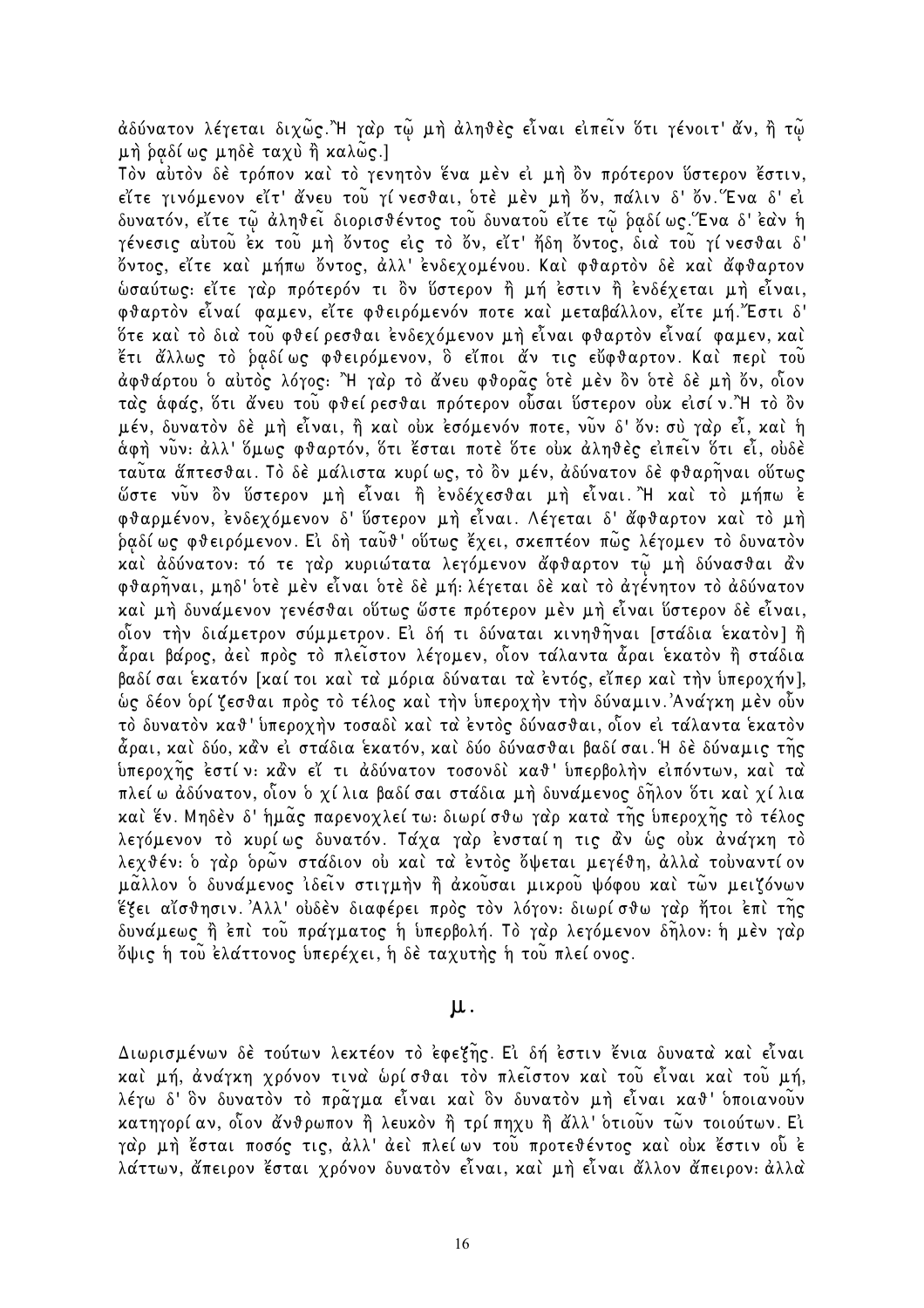τούτ' άδύνατον. Άρχη δ' έστω εντεύθεν: το γαρ άδύνατον και το ψεύδος ου ταυτο σημαίνει."Έστι δέ τὸ ἀδύνατον καὶ δυνατὸν καὶ ψεῦδος καὶ ἀληθές τὸ μέν 'εξ υποθέσεως [λέγω δ', οΐον τὸ τρί γωνον ἀδύνατον δύο ὀρθας ἔχειν, εἰ τάδε, καὶ ἡ διάμετρος σύμμετρος]. Έστι δ' άπλως και δυνατα και άδύνατα και ψευδη και άληθῆ. Οὐ δὴ ταὐτό ἐστι ψεῦδός τέ τι εἶναι ἁπλῶς καὶ ἀδύνατον ἁπλῶς. Τὸ γάρ σε μη έστώτα φάναι έστάναι ψεύδος μέν, ούκ άδύνατον δέ. Όμοί ως δέ τον κιθαρίζοντα, μή άδοντα δέ, άδειν φαναι ψεύδος, άλλ' ούκ αδύνατον. Το δ' άμα ε στάναι καὶ καθη̃σθαι, καὶ την διάμετρον σύμμετρον εἶναι, οὐ μόνον ψεῦδος, άλλα και άδύνατον. Ου δή ταυτόν εστιν υποθέσθαι ψευδος και άδύνατον. Συμβαί νει δ' άδύνατον 'εξ άδυνάτου. Τοῦ μέν οὖν καθησθαι καὶ 'εστάναι ἅμα έγει την δύναμιν, ότι ότε έχει εκεί νην, και την ετέραν: άλλ' ουχ ώστε άμα καθησθαι και εστάναι, άλλ' εν άλλω χρόνω. Ει δέ τι άπειρον χρόνον έχει πλειόνων δύναμιν, ούκ έστιν εν άλλω χρόνω, αλλα τοῦθ' ἅμα. Ώστ' εἴ τι άπειρον χρόνον ὂν φθαρτόν 'εστι, δύναμιν έχοι άν του μη είναι. Ει δη άπειρον χρόνον, έστω υπάρχον δ δύναται. Άμα ἄρ' ἔσται τε καὶ οὐκ ἔσται κατ' ἐνέργειαν. Ψεὖδος μὲν οὖν συμβαί νοι άν, ότι ψεύδος ετέθη. Άλλ' ει μη αδύνατον ήν, ουκ αν και αδύνατον ήν τὸ συμβαῖνον. Άπαν ἄρα τὸ ἀεὶ ὂν ἁπλῶς ἄφθαρτον. Ὁμοί ως δὲ καὶ ἀγένητον: εἰ γαρ γενητόν, έσται δυνατον χρόνον τινα μη είναι - φθαρτον μεν γάρ εστι το πρότερον μεν όν, νύν δε μη όν ή ενδεχόμενόν ποτε ύστερον μη είναι: γενητον δε δ ενδέχεται πρότερον μή εἶναι - ἀλλ' οὐκ ἔστιν ἐν ὧ χρόνω δυνατὸν τὸ ἀεὶ ὂν ώστε μή είναι, ούτ' άπειρον ούτε πεπερασμένον: και γαρ τον πεπερασμένον γρόνον δύναται εἶναι, εἴπερ καὶ τὸν ἄπειρον. Οὐκ ἄρα ἐνδέχεται τὸ αὐτὸ καὶ ἓν άεί τε δύνασθαι εἶναι καὶ ἀεὶ μὴ εἶναι. Ἀλλα μὴν οὐδὲ τὴν ἀπόφασιν, οἷον λέγω μη άεὶ εἶναι Ἀδύνατον ἄρα καὶ ἀεὶ μέν τι εἶναι, φθαρτὸν δ' εἶναι Ὁμοίως δ' ούδε γενητόν: δυοίν γαρ δροιν ει αδύνατον το ύστερον άνευ του προτέρου υπαρξαι, εκείνο δ' άδύνατον ὑπάρχειν, καὶ τὸ ὕστερον. Ώστ' εἰ τὸ ἀεὶ ὂν μὴ ἐνδέχεταί ποτε μη εἶναι, ἀδύνατον καὶ γενητὸν εἶναι. Ἐπεὶ δ' ἀπόφασις τοῦ μὲν ἀεὶ δυναμένου είναι το μή άει δυνάμενον είναι, το δ' άει δυνατον μή είναι εναντίον, ού άπόφασις τὸ μὴ ἀεὶ δυνάμενον μὴ εἶναι, ἀνάγκη τας ἀποφάσεις ἀμφοῖν τῶ αὐτῶ υπάρχειν, και είναι μέσον του άει όντος και του άει μη όντος το δυνάμενον εἶναι καὶ μὴ εἶναι: ἡ γαρ ἑκατέρου ἀπόφασίς ποτε ὑπάρξει, εἰ μὴ ἀεί . Ώστ' εἰ τὸ μή άεὶ μή ὂν ἔσται ποτὲ καὶ οὐκ ἔσται, καὶ τὸ μή ἀεὶ δυνάμενον εἶναι δηλονότι, άλλά ποτε ὄν, ὥστε καὶ μὴ εἶναι. Τὸ αὐτὸ ἄρ' ἔσται δυνατὸν εἶναι καὶ μή, καὶ τουτ' έστιν άμφοιν μέσον. Λόγος δε καθόλου δδε. Έστω γαρ το Α και το Β μηδενι τω αύτω δυνάμενα ύπάρχειν, άπαντι δέ τὸ Α ἢ τὸ Γ καὶ τὸ Β ἢ τὸ Δ. Ἀνάγκη δή ὧ μήτε τὸ Α ὑπαρχει μήτε τὸ Β, παντὶ ὑπαρχειν τα ΓΔ. Έστω δὴ τὸ Ε τὸ μεταξὺ τῶν ΑΒ: εναντί ων γαρ το μηθέτερον μέσον. Τούτω δη αναγκη άμφω υπαρχειν τό τε Γ καὶ τὸ Δ. Παντὶ γαρ ἢ τὸ Α ἢ τὸ Γ, ὥστε καὶ τῷ Ε: ἐπεὶ οὖν τὸ Α ἀδύνατον, τό Γ υπάρξει. Ο δ' αύτος λόγος και έπι του Δ. Ούτε δη το άει όν γενητον ουδέ φθαρτόν, ούτε τὸ ἀεὶ μὴ ὄν. Δῆλον δ' ὅτι καὶ εἰ γενητὸν ἢ φθαρτόν, οὐκ ἀί διον. <sup>ν</sup>Αμα γαρ ἔσται δυναμενον ἀεὶ εἶναι καὶ δυναμενον μὴ ἀεὶ εἶναι: τοῦτο δ' ὅτι άδύνατον, δέδεικται πρότερον. άει όν αάει μή όν α β γενητόν Έ μή άει όν αμή άεὶ μὴ ὄν Υ ΥΔ Άρ' οὖν εἰ καὶ ἀγένητον, ὂν δέ, τοῦτ' ἀνάγκη ἀίδιον εἶναι, δμοί ως δέ και ει άφθαρτον, δν δέ; [Λέγω δε το άγένητον και άφθαρτον τα κυρί ως λεγόμενα, άγένητον μεν δ έστι νύν, και πρότερον ούκ άληθες ήν ειπείν το μη εἶναι, ἄφθαρτον δὲ ὃ νυν ὂν ὕστερον μὴ ἀληθὲς ἔσται εἰπειν μὴ εἶναι]. Ή εὶ μὲν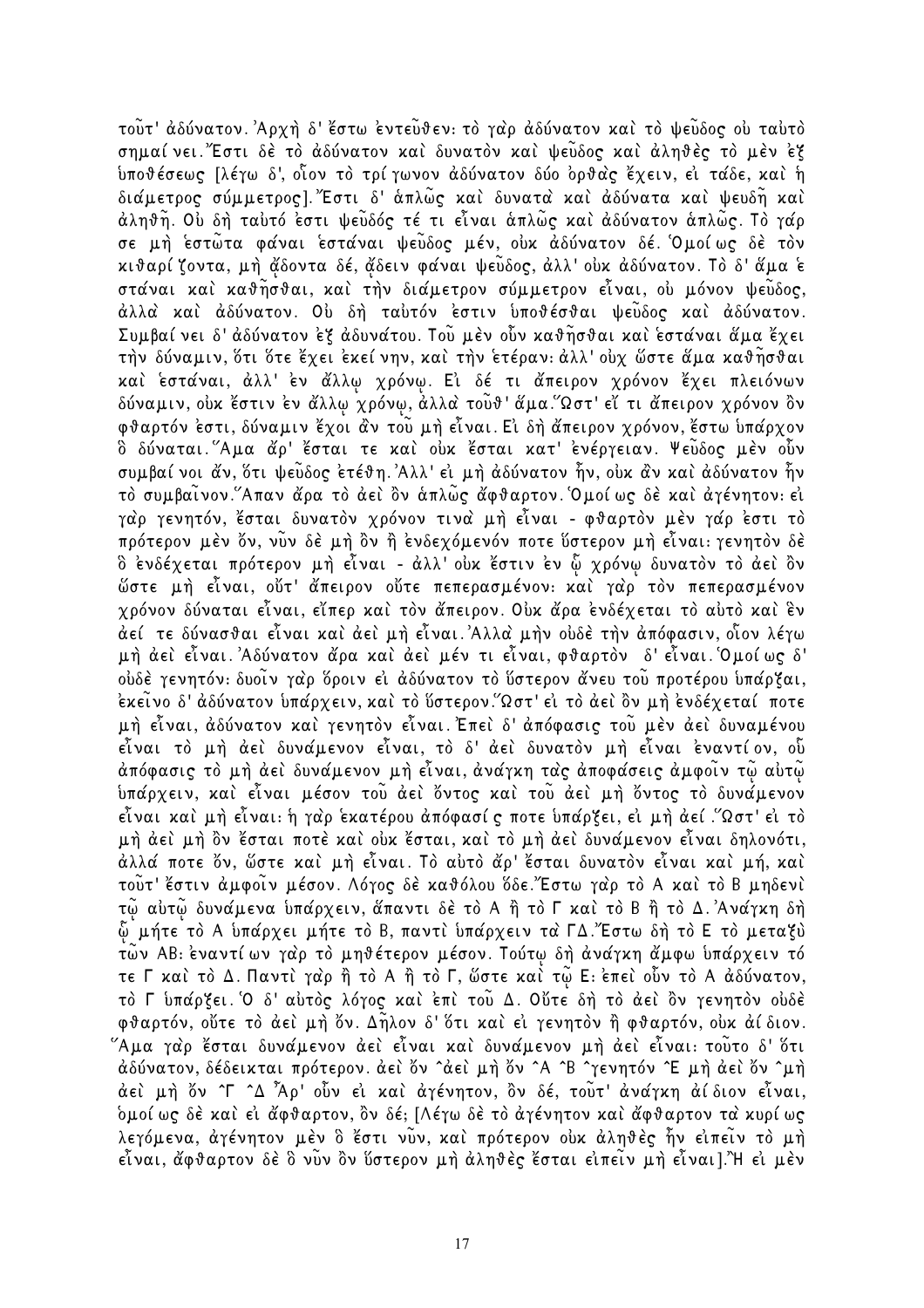ταύτα άλλήλοις άκολουθεί και τό τε άγένητον άφθαρτον και το άφθαρτον άγένητον, άνάγκη καὶ τὸ ἀίδιον ἑκατέρω ἀκολουθεῖν, καὶ εἴτε ἀγένητον, ἀίδιον, είτε άφθαρτον, αίδιον. Δηλον δέ και εκ του δρισμού αύτων: και γαρ αναγκη, ει φθαρτόν, γενητόν. Ή γαρ αγένητον ή γενητόν: είς δε αγένητον, άφθαρτον υπόκειται. Και εί γενητον δή, φθαρτον ανάγκη: ή γαρ φθαρτον ή άφθαρτον: άλλ' ει άφθαρτον, αγένητον υπέκειτο. Ει δε μή ακολουθούσιν αλλήλοις το άφθαρτον καὶ τὸ ἀγένητον, οὐκ ἀνάγκη οὔτε τὸ ἀγένητον οὔτε τὸ ἄφθαρτον ἀίδιον εἶναι. <sup>ν</sup>Οτι δ' ἀναγκη ἀκολουθεῖν, ἐκ τῶνδε φανερόν. Τὸ γαρ γενητὸν καὶ τὸ φθαρτὸν άκολουθούσιν άλλήλοις. Δήλον δέ καὶ τούτο έκ τῶν πρότερον: τού γαρ ἀεὶ ὄντος και του άει μή όντος έστι μεταξύ ω μηδέτερον άκολουθεί, τούτο δ' έστι το γενητόν καὶ φθαρτόν. Δυνατόν γαρ καὶ εἶναι καὶ μὴ εἶναι ώρισμένον χρόνον ε κάτερον: λέγω δ' εκάτερον και είναι ποσόν τινα χρόνον και μη είναι. Ει τοί νυν ε στί τι γενητον ἢ φθαρτόν, αναγκη τοῦτο μεταξύ εἶναι."Εστω γαρ το Α το ἀει ὄν, τό δέ Β το άει μή όν, το δέ Γ γενητόν, το δέ Δ φθαρτόν. Ανάγκη δή το Γ μεταξύ εἶναι τοῦ Α καὶ τοῦ Β. Τῶν μὲν

γαρ ούκ έστι χρόνος επ' ουδέτερον το πέρας εν ὧ ή το Α ουκ ἦν ή το Β ἦν: τῷ δε γενητῷ ἀνάγκη ἢ ἐνεργεία εἶναι ἢ δυνάμει, τοις δὲ ΑΒ οὐδετέρως. Ποσὸν ἄρα τινα και ώρισμένον χρόνον και έσται και πάλιν ούκ έσται. Όμοί ως δε και επι του Δ. Γενητόν άρα καί φθαρτόν εκάτερον. Ακολουθούσιν άρα άλλήλοις τό γενητόν και το φθαρτόν. άει όν γενητόν Α Υ φθαρτόν αει μη όν Δ Β Έστω δη το εφ' ω Ε αγένητον, το δ' εφ' ω Ζ γενητόν, το δ' εφ' ω Η αφθαρτον, το δ' εφ' ω Θ φθαρτόν. Τα δή ΖΘ δέδεικται δτι άκολουθεί άλλήλοις. Όταν δ' ή ούτω κεί μενα ώς ταύτα, οίον το μέν Ζ και το Θ άκολουθούντα, το δέ Ε και το Ζ μηθενι τώ αύτω, άπαντι δέ θάτερον, δμοίως δέ και τα ΗΘ, ανάγκη και τα ΕΗ ακολουθείν άλλήλοις. Έστω γαρ τῷ Η τὸ Ε μὴ ἀκολουθοῦν. Τὸ ἄρα Ζ ἀκολουθήσει: παντὶ γαρ τὸ E ἢ τὸ Z. Ἀλλα μὴν ῷ τὸ Z, καὶ τὸ Θ. Tῷ ἄρα H τὸ Θ ἀκολουθήσει. Ἀλλ' υπέκειτο άδύνατον είναι. Ο δ' αύτος λόγος και ότι το Η τώ Ε. Άλλα μήν ούτως έχει το αγένητον, έφ' ὧ Ε, προς το γενητόν, έφ' ὧ Ζ, και το άφθαρτον, έφ' ὧ Η, πρός το φθαρτόν, έφ' ὧ Θ. άγένητον γενητόν Έ 2 άφθαρτον γφθαρτόν Η 2Θ Το δε φαναι μηδεν κωλύειν γινόμενόν τι άφθαρτον είναι και αγένητον όν φθαρηναι, άπαζ υπαρχούσης τῷ μεν τῆς γενέσεως τῷ δε τῆς φθορᾶς, ἀναιρεῖν ἐστι τῶν δεδομένων τι. Ή γαρ άπειρον ή ποσόν τινα ώρισμένον χρόνον δύναται άπαντα ή ποιείν ἢ πασχειν, ἢ εἶναι ἢ μὴ εἶναι καὶ τὸν ἄπειρον δια τοῦτο, ὅτι ὥρισταί πως δ άπειρος, οὗ οὐκ ἔστι πλεί ων. Τὸ δὴ πῇ ἄπειρον οὔτ' ἄπειρον οὔθ' ὡρισμένον. Έτι τί μαλλον επι τώδε τω σημείω άει δν πρότερον εφθαρη ή μη δν άπειρον εγένετο; ει γαρ μηθεν μαλλον, άπειρα δε τα σημεία, δηλον ότι άπειρον χρόνον ήν τι γενητὸν καὶ φθαρτόν. Δύναται ἄρα μὴ εἶναι ἄπειρον χρόνον: ἄμα γαρ ἕξει δύναμιν του μή είναι και είναι, το μεν πρότερον, ει φθαρτόν, το δ' ύστερον, ει γενητόν. Ώστ' 'εαν υπάρχειν θώμεν α δύναται, τα αντικεί μενα άμα υπάρξει. Έτι δε και τουθ δμοί ως εν άπαντι σημεί ω υπάρξει, ώστ άπειρον χρόνον του μη είναι και του είναι έξει δύναμιν: άλλα δέδεικται ότι άδύνατον τουτο. Έτι ει πρότερον ή δύναμις υπάρχει της ενεργείας, άπανθ' υπάρξει τον χρόνον, και δν άγένητον ήν καὶ μὴ ὄν [τὸν ἄπειρον χρόνον], γί γνεσθαι δὲ δυνάμενον. Άμα δὴ οὐκ ἦν καὶ τοῦ είναι δύναμιν είχε, και του τότε είναι και ύστερον: άπειρον άρα χρόνον. Φανερόν δέ και άλλως ότι άδύνατον φθαρτόν όν μή φθαρηναί ποτε. Άει γαρ έσται άμα καὶ φθαρτὸν καὶ ἄφθαρτον ἐντελεχεί α, ὥστε άμα ἔσται δυνατὸν ἀεί